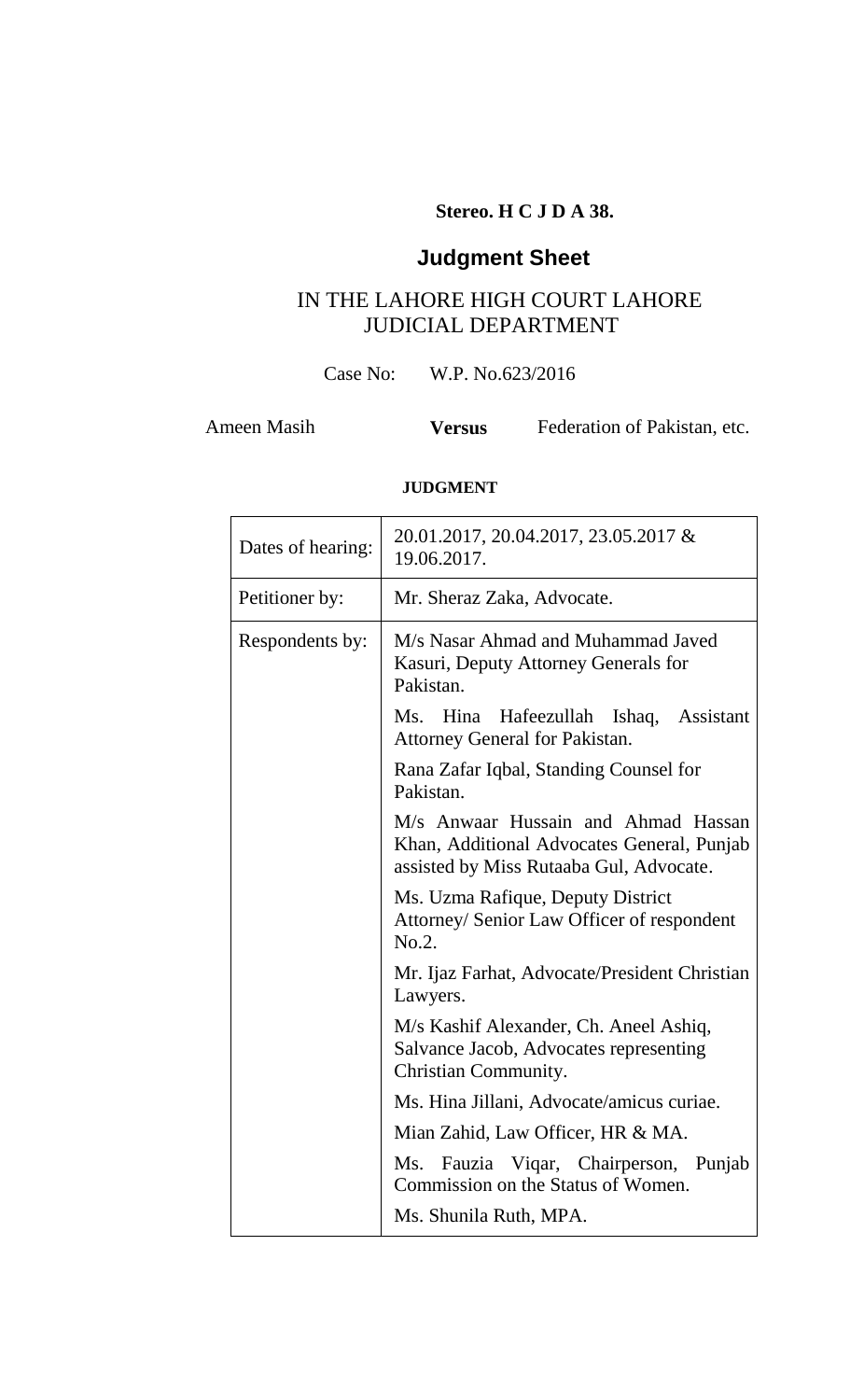|              | Gill,<br>(Christian)<br>MPA<br>Ms.<br>Marry<br>Community).                                                                                                    |  |  |  |  |  |  |
|--------------|---------------------------------------------------------------------------------------------------------------------------------------------------------------|--|--|--|--|--|--|
|              | Mr. Kamran Michael, Senator/Federal<br>Minister Human Rights Pakistan.                                                                                        |  |  |  |  |  |  |
|              | Mr. Khalil Tahir Sandhu, Minister for<br>Human Rights & Minorities Affairs, Punjab.<br>Father Emanuel Yousaf Mani, Sr. Priest, St.<br>Anthony Church, Lahore. |  |  |  |  |  |  |
|              |                                                                                                                                                               |  |  |  |  |  |  |
|              | Wilson John Gill, Bishop, Chairman/founder<br>United Holiness Church Pakistan (Korea).                                                                        |  |  |  |  |  |  |
|              | Rt. Rev. Sabstian Francis Shaw, Archbishop<br>of Roman Catholic Church, Lahore.                                                                               |  |  |  |  |  |  |
|              | Rt. Rev. Irfan Jamil, Bishop of Lahore,<br>Church of Pakistan, Mall Road, Lahore.                                                                             |  |  |  |  |  |  |
|              | Rev. Dr. Majid Abel, Moderate Presbyterian<br>Church of Pakistan, Empress Road, Lahore.                                                                       |  |  |  |  |  |  |
|              | Bishop Azad Marshall, Co-Adjutor Bishop of<br>Raiwind Diocese, Church of Pakistan and<br>President, National Council of Churches in<br>Pakistan.              |  |  |  |  |  |  |
|              | The Revd. Shahid P. Mehraj, Dean of Lahore<br>Cathedral.                                                                                                      |  |  |  |  |  |  |
|              | Mr. Johnson Bernard, Deputy Registrar,<br>Lahore High Court, Lahore on Court's call.                                                                          |  |  |  |  |  |  |
|              | Mr. Asif Aqeel, Human Right Activist<br>Journalist.                                                                                                           |  |  |  |  |  |  |
| Assisted by: | M/s Qaisar Abbas and Mohsin Mumtaz,<br>Civil Judges/Research Officers, Lahore High<br>Court Research Centre (LHCRC) and Ali<br>Uzair Bhandari (law intern).   |  |  |  |  |  |  |

*Syed Mansoor Ali Shah, CJ:-* Petitioner is a Christian, who wishes to divorce his wife because unfortunately his marriage has broken down irretrievably. He, however, cannot do so under the **Divorce Act, 1869**<sup>1</sup> **("Act")**, as it stands today, because he can only get a divorce if he alleges and proves that his wife has been guilty of **adultery** (see Section 10 of the Act).

 $<sup>1</sup>$  Law applicable to Christians only</sup>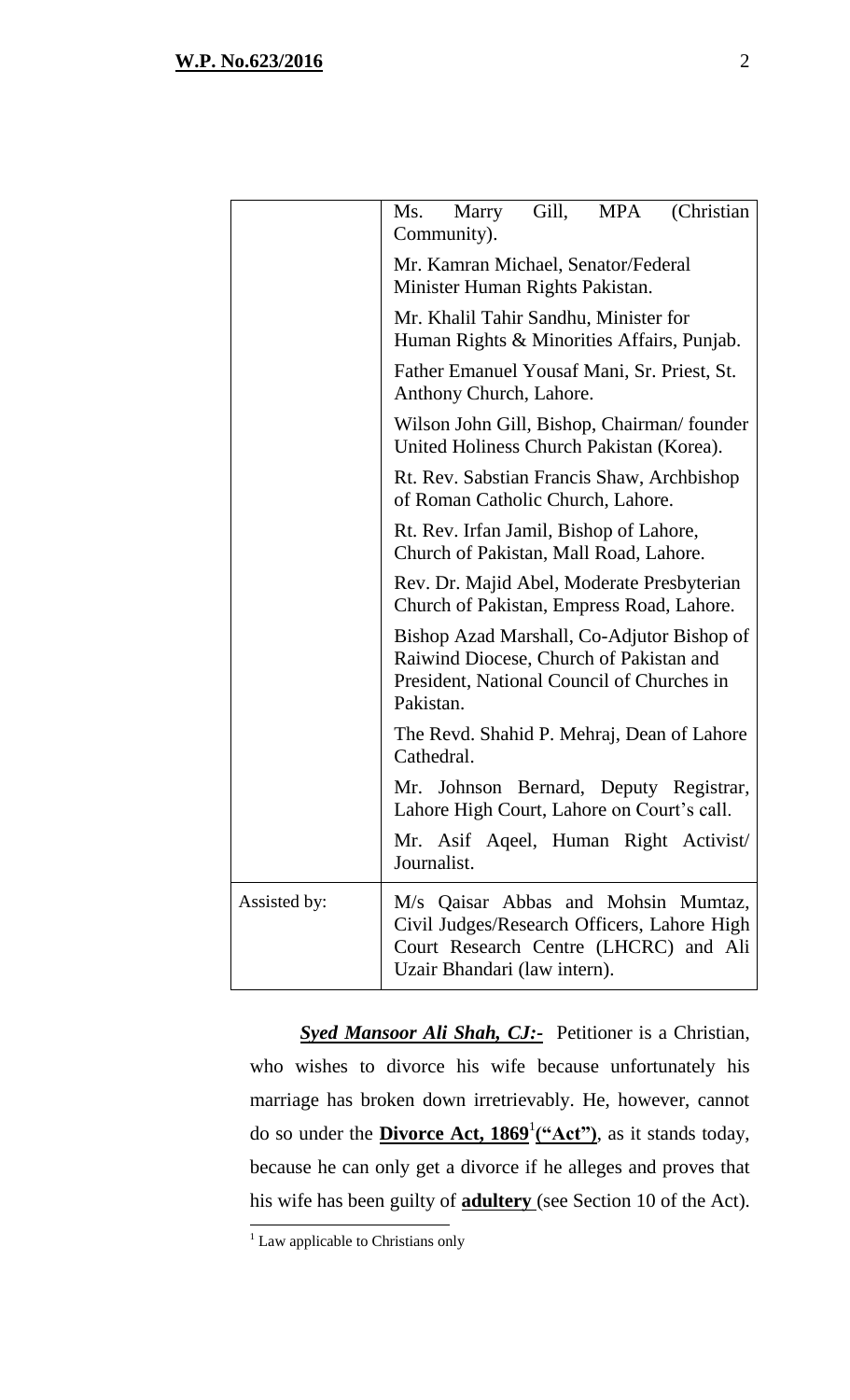He does not wish to do so as this is not true but wants a divorce on the basis of the fact that he has a dead marriage and an unhappy union and wishes to move on and restart his life by dissolving the existing marriage. He prays that under repealed section 7 of the Act, grounds of divorce under **UK Matrimonial Causes Act, 1973 ("UK Act"),** including the ground that the marriage has broken down irretrievably, were available to him in the courts in Pakistan, but section 7 was omitted through the **Federal Laws (Revision & Declaration) Ordinance, 1981 (XXVII of 1981) ("Ordinance")**. He prays that item 7 (2) of the Second Schedule to the Ordinance, whereby Section 7 of the Act was repealed, be declared to be unconstitutional and violative of the fundamental rights of the petitioner.

2. He contends that Christians in Pakistan are a minority and under the Constitution, the State is bound to protect the *legitimate interests* of the Christians, over and above the fundamental rights, which are guaranteed to him as a citizen of Pakistan under the Constitution. He prays that grounds of divorce available to a Christian under the UK Act be made available to the petitioner. He contends that repeal of section 7 by the Ordinance is violative of the fundamental rights of the petitioner including right to profess and practice his religion, right to life, right to dignity and right to non-discrimination.

3. He argued that Section 7 of the Act was omitted during the undemocratic era of General Zia-ul-Haq, without any deliberations or consultations with the Christian community. He submits that the repeal was adverse to the interests of the Christian minority and was to pressurize Christians into forced conversion of faith. He submits that in order to go around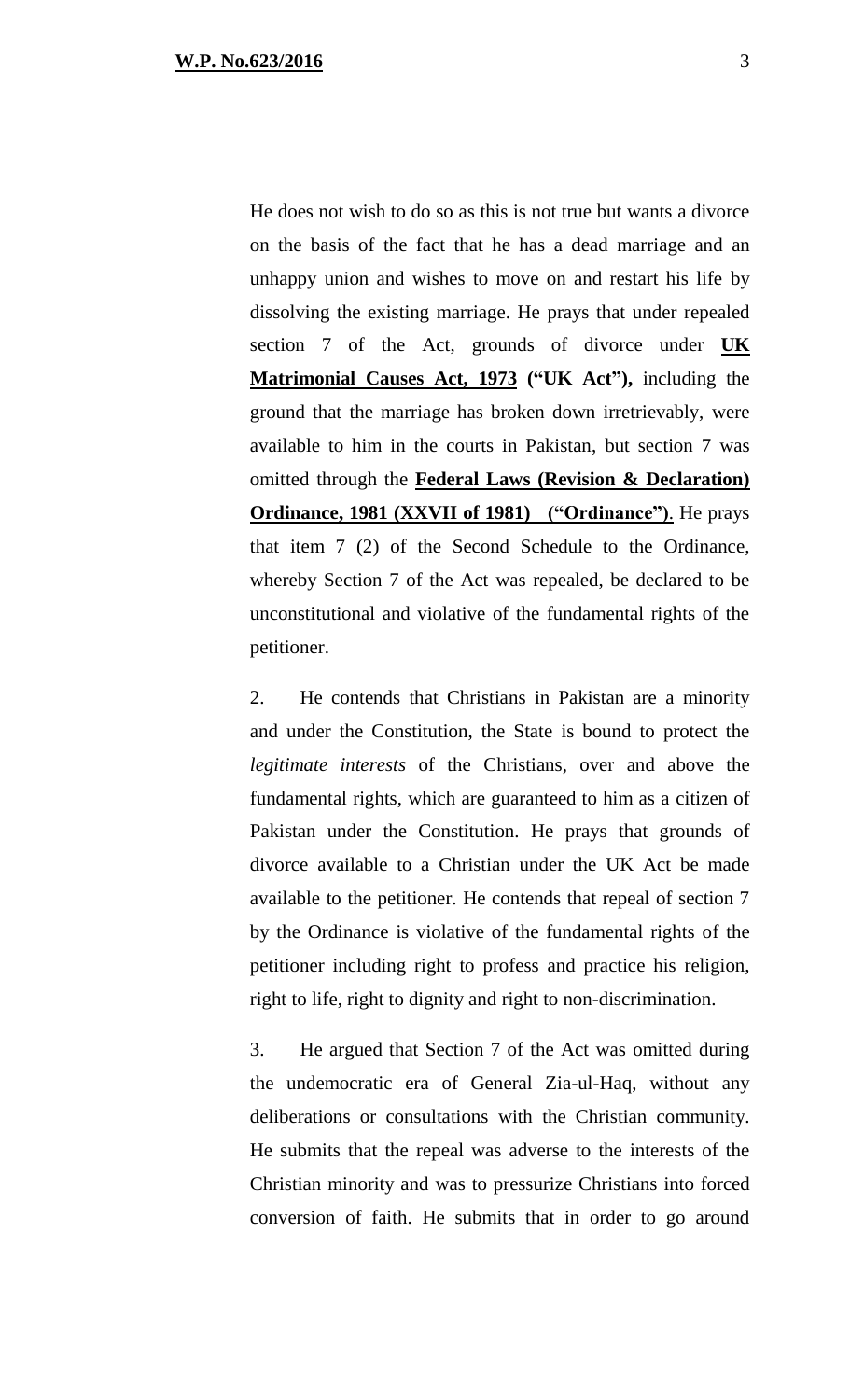section 10 of the Act, many Christians have, over the years, carried out fake conversions, in order to divorce their spouses. He prays that legitimate interests of the minority and the fundamental rights of the petitioner be protected and item no. 7(2) of Second Schedule to the Ordinance be declared unconstitutional and section 7 be restored to its original position.

4. Ms. Hina Hafeezullah Ishaq, learned Assistant Attorney General for Pakistan in response to notice under Order 27A CPC submitted that the Pakistan has ratified the Convention on the Elimination of all Forms of Discrimination Against Women (CEDAW) thus committing to end discrimination against women. Article 25 of the Constitution empowers the State to make special provisions for women and Article 8 provides that any law or custom or usage inconsistent with fundamental rights will have no force of law. She also relied on Articles 9 and 14 to support the rights of women. She submitted that Divorce Act, 1869 is a pre-constitutional legislation almost 147 years old and inspite of several attempts to introduce amendments, the State has not been successful. She submits that even though the Federal Law (Revision & Declaration) Ordinance, 1981 stands validated under Article 270-A of the Constitution, but as it fails to pass the test of fundamental rights, the validation does not hold. Placed reliance on *Sindh High Court Bar Association through its Secretary and another v. Federation of Pakistan through Secretary, Ministry of Law and Justice, Islamabad and others*  **(PLD 2009 SC 879)**, *Miss Asma Jilani v. The government of the Punjab and another* **(PLD 1972 SC 139)**, *Wattan Party through President v. Federation of Pakistan through Cabinet Committee of Privatization, Islamabad and others* **(PLD 2006**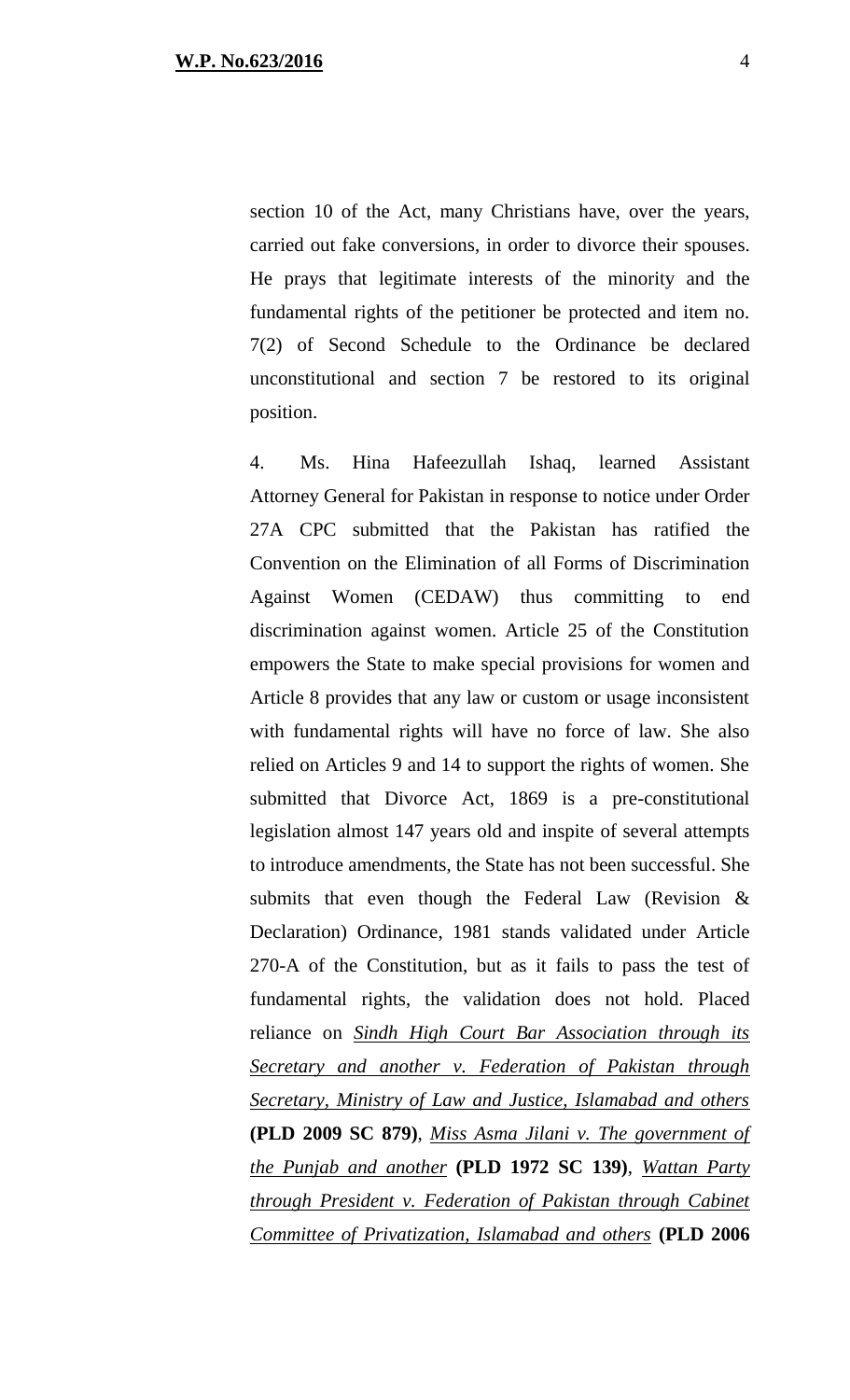**SC 697)**, *Al-Jehad Trust through Raeesul Mujahideen Habibul-Wahabb-ul-Khairi and others v. Federation of Pakistan and others* **(PLD 1996 SC 324)** and *Chief Justice of Pakistan Iftikhar Muhammad Chaudhry v. President of Pakistan through Secretary and others* **(PLD 2010 SC 61)**.

5. She argued that under Article 227 of the Constitution all existing laws shall be brought in conformity with the injunctions of Islam and no law can be enacted which is repugnant to such injunctions. No such corresponding or similar provision is available to the laws of the other faiths, which would then have to be judged and examined on the touchstone of fundamental rights and the Constitution. When Divorce Act, 1869 was prevalent, the English law of the time was Matrimonial Act, 1857, which had limited grounds of divorce. Then came Matrimonial Causes Act, 1923 and finally Matrimonial Causes Act, 1973 which allows for divorce if the marriage has irretrievably broken down. It is submitted that Divorce Act, 1869 has to come in line with the developments in the Christian world and Christians in Pakistan be extended the same relief.

6. Mr. Anwaar Hussain, Additional Advocate General, Punjab in response to notice under Order 27A CPC submits that the Government has made efforts to amend the Act and for this purpose meetings were held under the Chairmanship of the Minister for Human Rights and Minorities Affairs Department in order to include other grounds for divorce besides adultery. However, consensus could not be reached because the representatives of Catholic Church, Presbyterian Church and Church of Pakistan expressed reservations and contended that amendment in Section 10 of the Act would be in contravention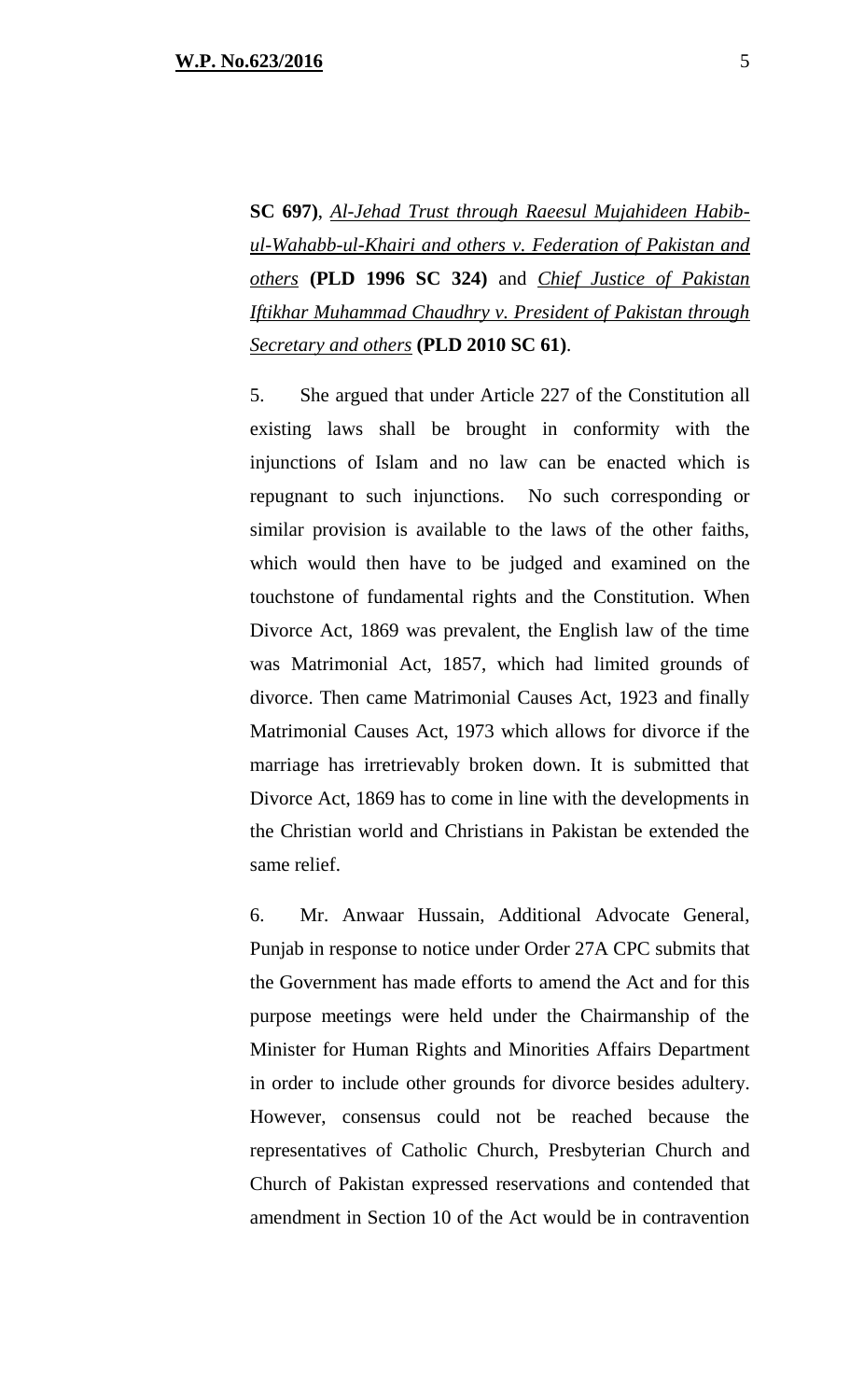of the Holy Scriptures. He further submits that by efflux of time in countries where Christians are in majority, law of divorce has undergone a sea change. Christians all over the world can divorce their spouse on grounds other than adultery. He argued that No Fault Divorce was introduced way back in the year 1918 in Russia. In the United Kingdom, Matrimonial Causes Act, 1973, confers right on a person to divorce his or her spouse on the grounds other than adultery. Similarly, in United States in 1969, State of California first recognized No Fault Divorce. Family Law Act, 1975 in Australia and Divorce Act, 1968 in Canada were amended to set such a separation for one year with the requirement to prove fault by either spouse. In China, divorce is granted if one party can present evidence of incompatibility. Learned Law Officer argued that if this Court declares the impugned repeal *ultra vires* the Constitution, restored section 7 can easily co-exist with Section 10 of the Act by applying the principle of harmonious construction/ interpretation of statute.

7. Ms. Hina Jillani, Advocate/learned *amicus curiae*, fully supports the contention of the petitioner and submits that deletion of Section 7 by the Ordinance is violative of Articles 9, 14 and 25 of the Constitution. In order to protect the rights of the minorities in the country their interests should be safeguarded in a manner that the grounds of divorce available to Christians all over the world be made available to the Christian minority in Pakistan.

8. Ms. Fauzia Viqar, Chairperson, Punjab Commission on the Status of Women, invited as an *amicus*, fully supports the contention of the petitioner and submits that Christians in the country have tried hard for several years to bring about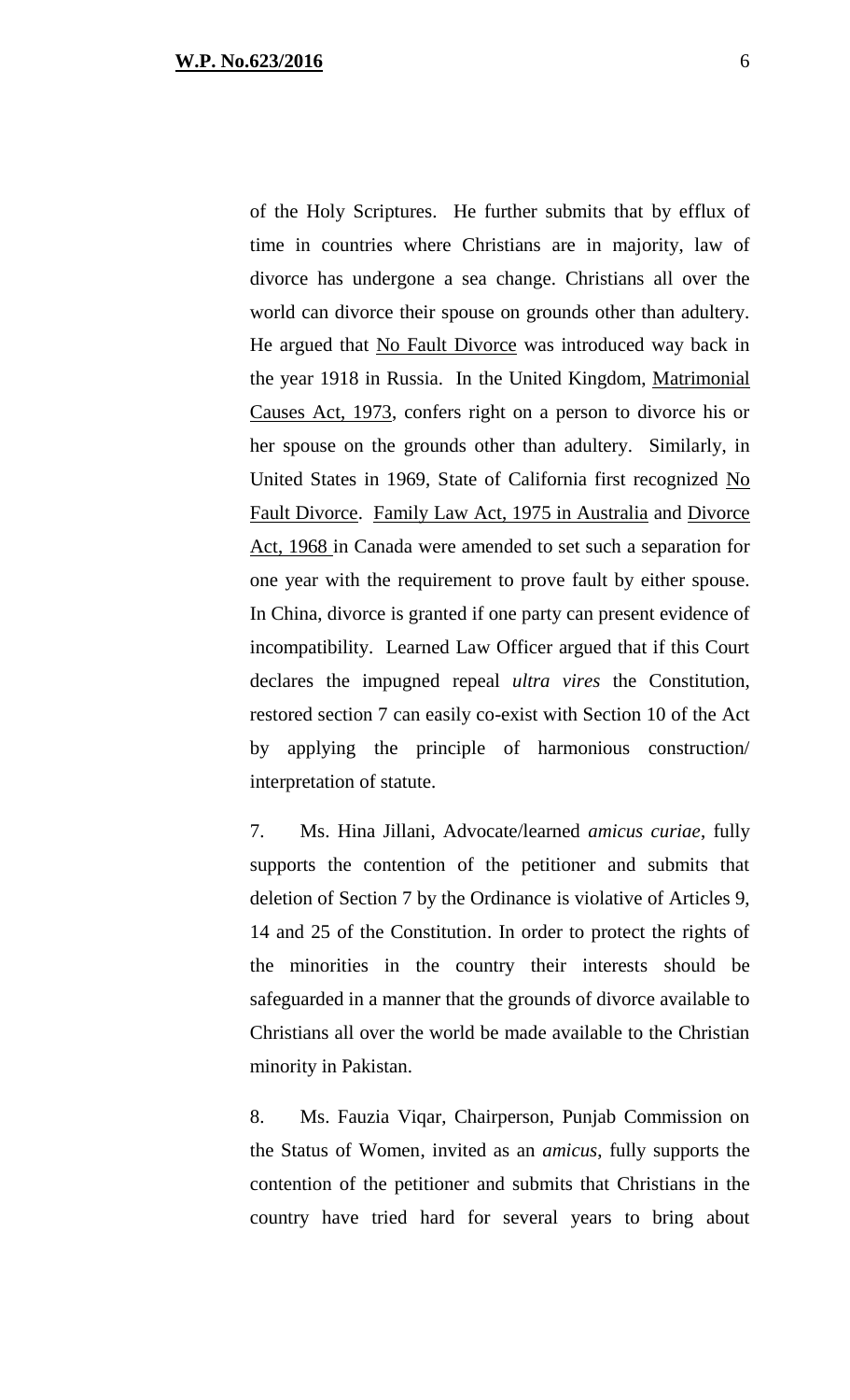amendment in Section 10 of the Act so that grounds other than adultery are available to them to dissolve marriage. She prays that fundamental rights of the Christians be restored and this legitimate interest of the minorities be safeguarded.

9. Ms. Shunila Ruth, MPA representing Christians in the Provincial Assembly in Punjab fully supports the contention of the petitioner and vehemently submits that amendment brought about in section 7 of the Act be struck down as unconstitutional so that grounds other than adultery are available to the Christians in Pakistan which will be in line with human dignity guaranteed to every citizen of Pakistan under the Constitution.

10. Rt. Rev. Dr. Alexander John Malik, Bishop Emeritus of Lahore in his written comments dated 14.02.2016 states as follows:-

> "Zial-ul-Haq removed Section 7 of the Christian Divorce Act 1869 without taking the Christian religious leaders in confidence. I was very much the Bishop of Lahore in 1981 and to the best of my knowledge he did not consult us. It looks [that] Ziaul-Haq was used to doing such things quietly as he did by removing the word "freely" pertaining to the minorities from the Objective Resolution while making the resolution a substantive part of the constitution as Article 2A. Later the Supreme Court took notice of it and the worked "freely" was put back in the Resolution and the Constitution. Similarly, Section 7 of the Christian Divorce Act of 1869 needs to be put back in the said Act. Removal of Section 7 has changed the original spirit of the said Act and made it restrictive and violative of Human Rights. I, therefore admit/agree to the prayer sought for in the writ petition."

11. In order to reach out to the Christian community and to ensure maximum participation, public notices dated 25.04.2016 were published in National Dailies i.e., "*The News*" and "*Nawa-i-Waqt*", in addition, notices were issued to Sebastain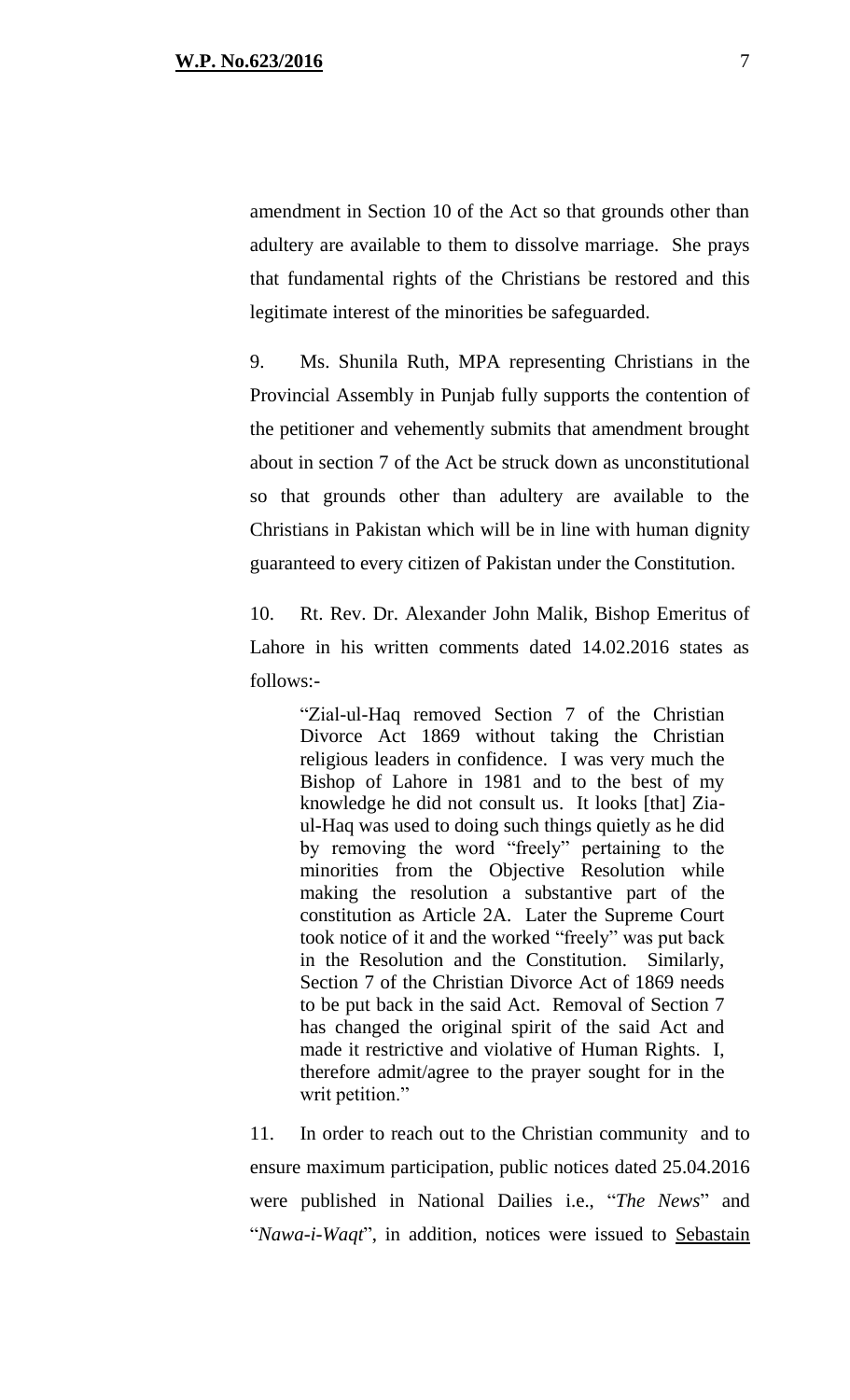Francis Shaw, Archbishop, Archdiocese of Lahore, 73-FCC, Canal Bank Road Gulberg-IV, Lahore, Bishop Azad Marshal, Church of Pakistan, Raiwind DIOCESE Saint Thomas, Centre near Lahore Safari Park, Raiwind Road, Lahore, Dr. Majeed Abel, Moderate Presbyterian, Church of Pakistan, Naulakha Church Empress Road, Lahore, Senator Kamran Michael, Federal Minister for Human Rights, Government of Pakistan, 133-A, Model Town, Lahore and Mr. Khalil Tahir Sindhu, Provincial Minister for Human Rights, 1-Upper Mall, Lahore.

12. On 20.01.2017, Mr. Khalil Tahir Sandhu, Minister for Human Rights & Minorities Affairs, Punjab has tendered appearance and submitted his written comments dated 20.01.2017 which primarily relies on the verses of the Bible and places reliance on *Mst. Nazir Yasin v. Yasin Farhat* **(PLD 2000 Lahore 594)**.

13. Rt. Rev. Sebastian Francis Shaw, Archbishop of Roman Catholic Church, Lahore, Rt. Rev. Irfan Jamil, Bishop of Lahore and Rev. Dr. Majid Abel, Moderator Presbyterian Church of Pakistan, Lahore have also submitted their written position, where in they state that "no one can change any verse or order of the Holy Bible."

14. Bishop Azad Marshall, Co-Adjutor Bishop of Raiwind Diocese Church of Pakistan and President National Council of Churches in Pakistan has also submitted written position dated 19.01.2017 which states that biblical injunctions be kept intact.

15. Senator Kamran Michael, Federal Minister, Ministry of Human Rights, Islamabad also supported the view expressed by the persons mentioned above. He has also submitted his written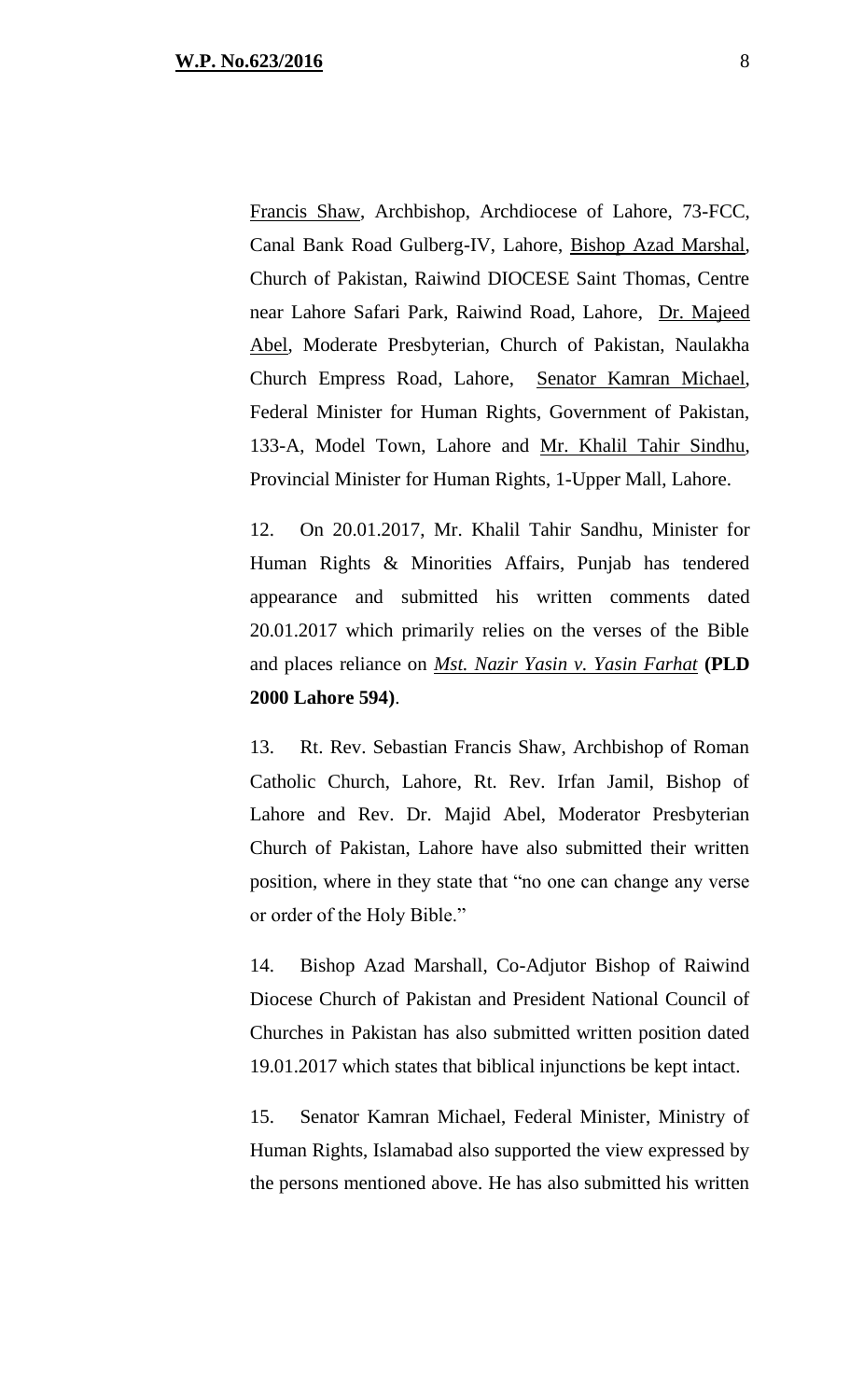position, which states that being divine law of Christianity, no one can change any verse or order of the Holy Bible.

16. Father Emanuel Yousaf Mani, Sr. Catholic Priest, St. Anthony Church, Lahore submitted that there is a difference between nullity and dissolution of marriage. He submitted that as far as nullity of the marriage is concerned, it means that marriage never took place and therefore parties can re-marry, whereas dissolution of marriage means that marriage has validly taken place and is now being dissolved.

17. On the other hand, Ms. Marry Gill, MPA (representing Christian community) has tendered appearance and supports the contention of the petitioner and submits that all over the world "No Fault Divorce" has been introduced and it must also be available to the Christians in Pakistan. She submitted that provisions of section 10 of the Divorce Act, 1869 as they stand are discriminatory and against the dignity of women and required to be re-visited and contextualized with the norms of modern society. She submitted that section 7 of the Act was deleted from the law in order to force Christians to convert and this has been the practice since.

18. Mr. Ijaz Farhat, Advocate/President of the Christians District Lawyers Association, submitted that under the Act there are three different regimes, which are as follows:-

- (i) Section 10 of the Act provide for *dissolution of marriage*;
- (ii) Sections 18  $&$  19 provides for declaring a marriage a *nullity*; and
- (iii) Section 22 provides for *judicial separation.*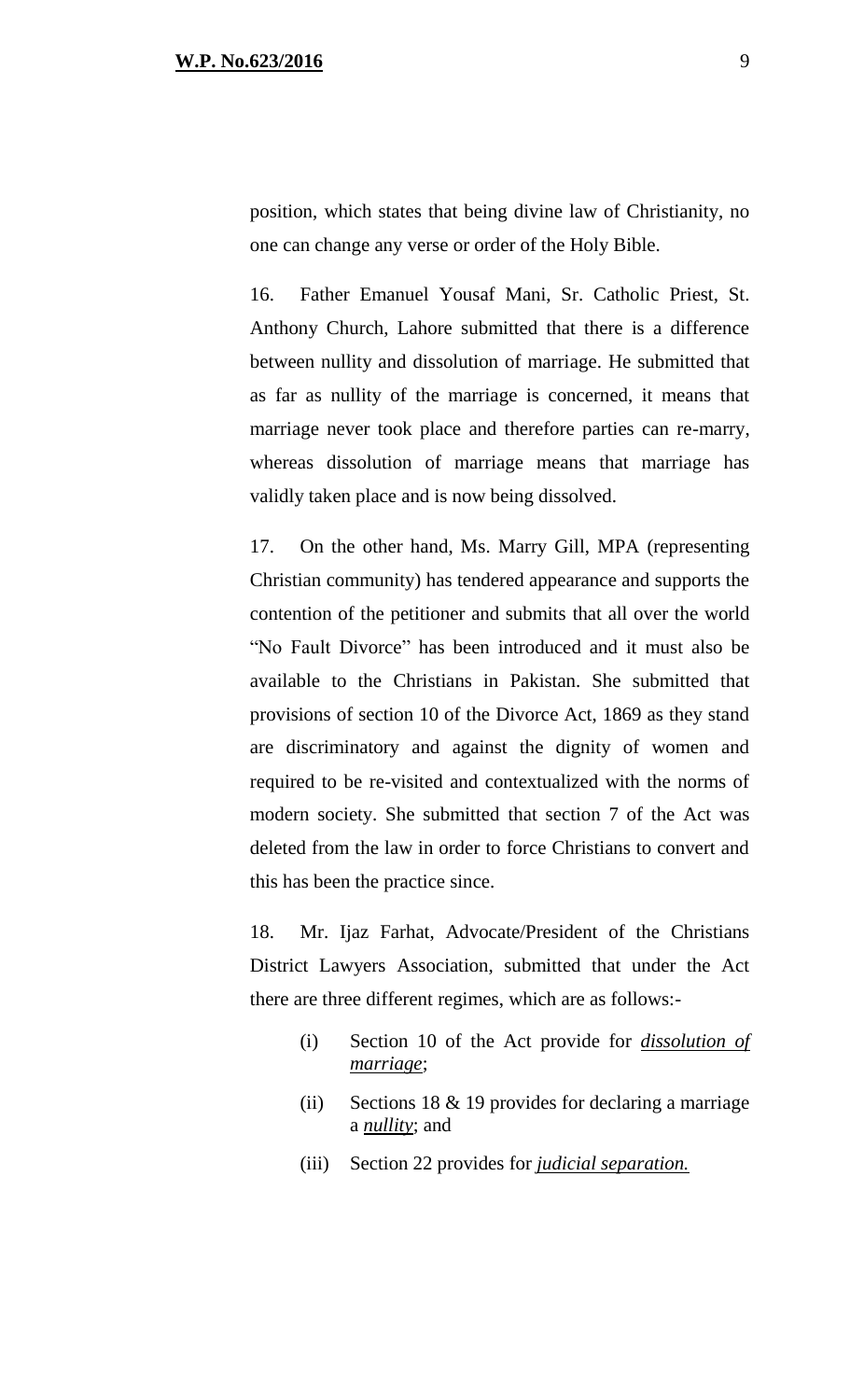He submitted that nullity and dissolution of marriage are two separate concepts and have separate legal consequences.

19. Mr. Asif Aqeel, a human rights activist and journalist (belonging to the Christian community) submitted that the current legal position is in violation of the conventions signed by the Government of Pakistan, namely Universal Declaration of Human Rights and International Covenant on Civil and Political Rights.

20. I have heard the learned counsel for the parties, as well as, the various members of the Church, Christian parliamentarians and freelance journalist and have gone through the law and other materials presented before the Court.

#### OPINION OF THE COURT

#### *Law and judicial review*

21. This is a Constitutional Court empowered to judicially review legislation on the touchstone of fundamental rights. Judges of this Court have sworn an oath to discharge their duties and perform their functions, honestly, to the best of their ability, and faithfully, in accordance with the Constitution of the Islamic Republic of Pakistan and the law….to preserve, protect and defend the Constitution…and in all circumstances, do right to all manner of people, according to law, without fear or favour, affection or ill will. This Court is, therefore, to adjudicate matters in accordance with the Constitution and the law and there is no room for personal interest, belief, passion or inclinations.

22. In the present case, this Court is to examine the constitutionality and legality of the repeal of section 7 of the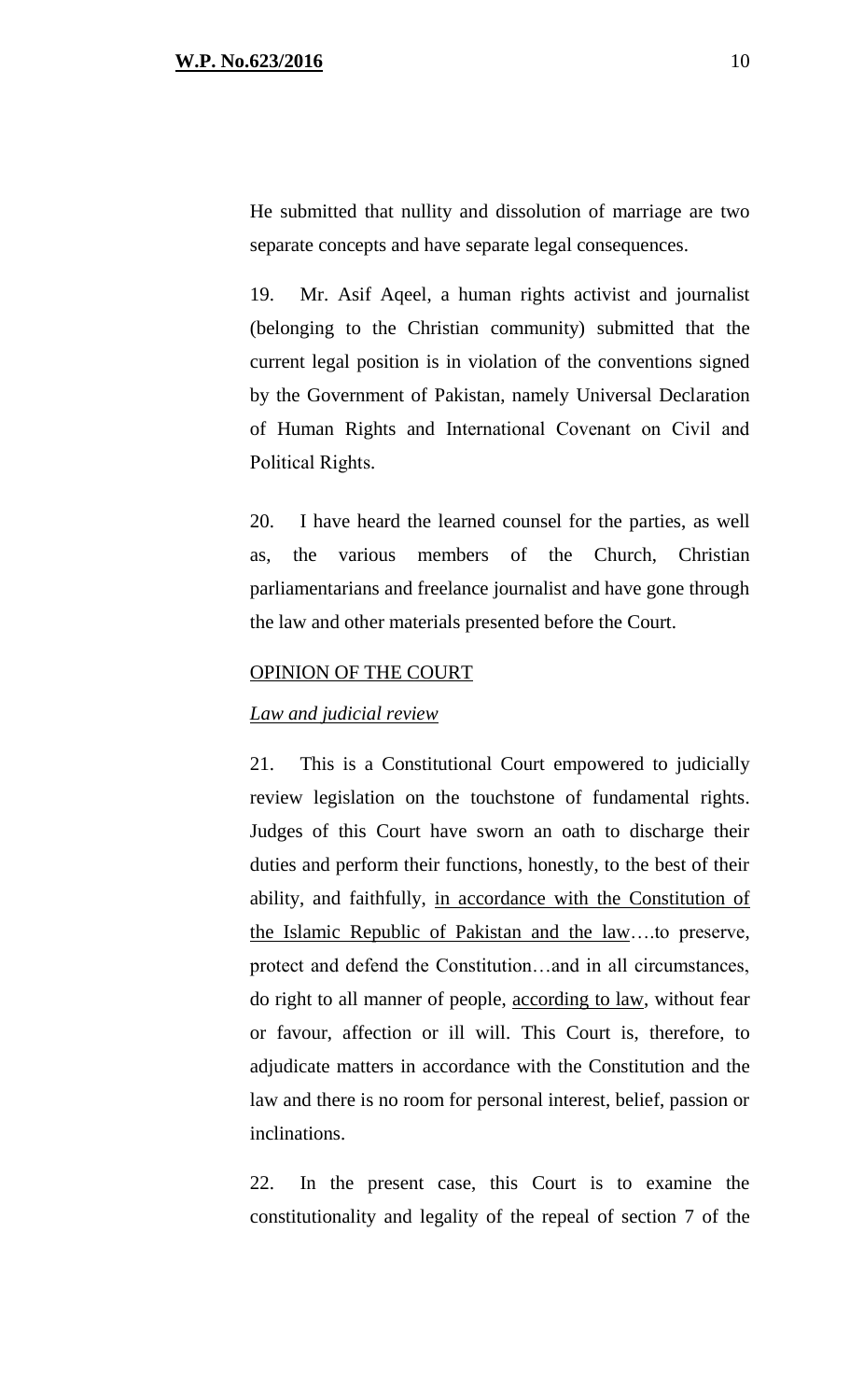Divorce Act, 1869 through Federal Laws (Revision & Declaration) Ordinance, 1981 (XXVII of 1981) on the touchstone of the *minority rights* guaranteed under the Constitution.

23. The submissions of the Christian ecclesiastical and political leadership revolved around their understanding and interpretation of the canonical law. Their singular argument was that divorce other than on the ground of *adultery* is not permitted in the Holy Bible and viewed the judicial examination of the impugned Ordinance by this Court, to amount to sitting in judgment over the personal/biblical law of Christians. They submitted that biblical law or Christian personal law fell outside the jurisdiction of this Court and any judicial interference by this Court would be a direct affront to the religious sensibilities of the Christians. This line of thinking, with respect, is totally misconceived. Biblical Law or Christian personal law is not under discussion in this case. It is the State law i.e., Federal Laws (Revision & Declaration) Ordinance, 1981 which is under review, whereby section 7 of the Act was deleted. It is pointed out for reference that Divorce Act, 1869 is the State law for divorce of Christians in Pakistan. Section 10 of the Act (reproduced hereunder) already provides for divorce on grounds of (a) change in religion (b) second marriage (c) rape (d) sodomy and (e) bestiality (f) adultery with bigamy, (g) incestuous adultery, (h) adultery coupled with cruelty or (i) adultery coupled with desertion. The Act also provides for annulment of marriage and judicial separation. Therefore, the existing State law provides for grounds of divorce other than the sole ground of adultery. The distinctiveness of State law and personal law has to be borne in mind in order to understand the scope of this judgment.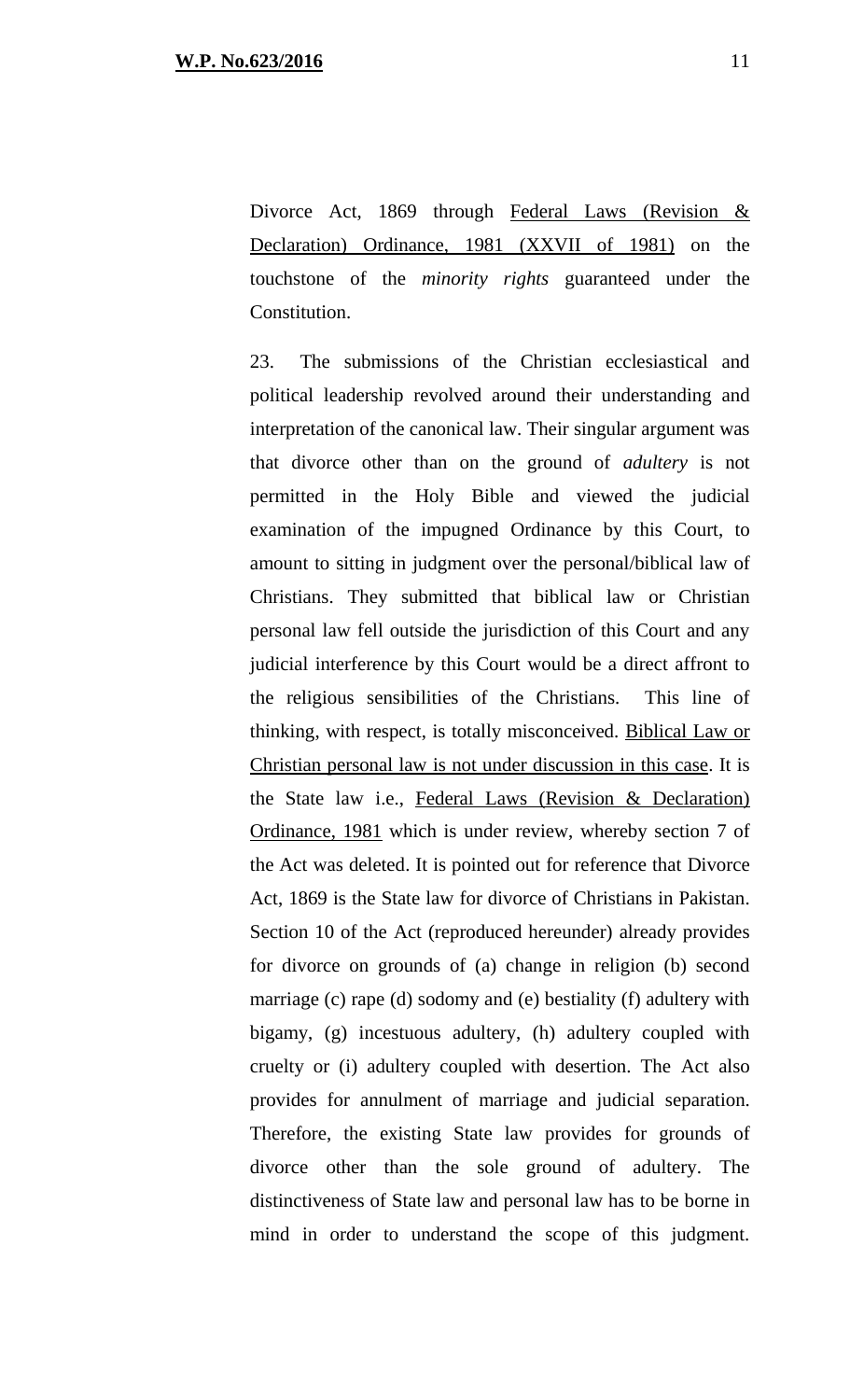Sections 10, 18, 19 and 22 of Divorce Act, 1869 are reproduced hereunder for reference:-

> **Section 10. When husband may petition for**  dissolution: Any husband may present a petition to the Court of Civil Judge praying that his marriage may be dissolved on the ground that his wife has, since the solemnization thereof, been guilty of adultery.

> **When wife may petition for dissolution:** Any wife may present a petition to the Court of Civil Judge praying that her marriage may be dissolved on the ground that, since the solemnization thereof, her husband has exchanged his profession of Christianity for the profession of some other religion, and gone through a form of marriage with another woman;

or has been guilty of incestuous adultery. or of bigamy with adultery or of marriage with another woman with adultery. or of rape, sodomy or bestiality.

or of adultery coupled with such cruelty as without adultery would have entitled her to a divorce a *mensa et toro*.

or of adultery coupled with desertion, without reasonable excuse, for two years or upwards.

Contents of petition: Every such petition shall state, as distinctly as the nature of the case permits, the facts on which the claim to have such marriage dissolved is founded."

**Section 18. Petition for decree of nullity**. Any husband or wife may present a petition to the court of Civil Judge, praying that his or her marriage may be declared null and void.

**Section 19. Grounds of decrees** .Such decree may be made on any of the following grounds:

(1) that the respondent was impotent at the time of the marriage and at the time of the institution of the suit;

(2) that the parties are within the prohibited degrees of consanguinity (whether natural or legal) or affinity;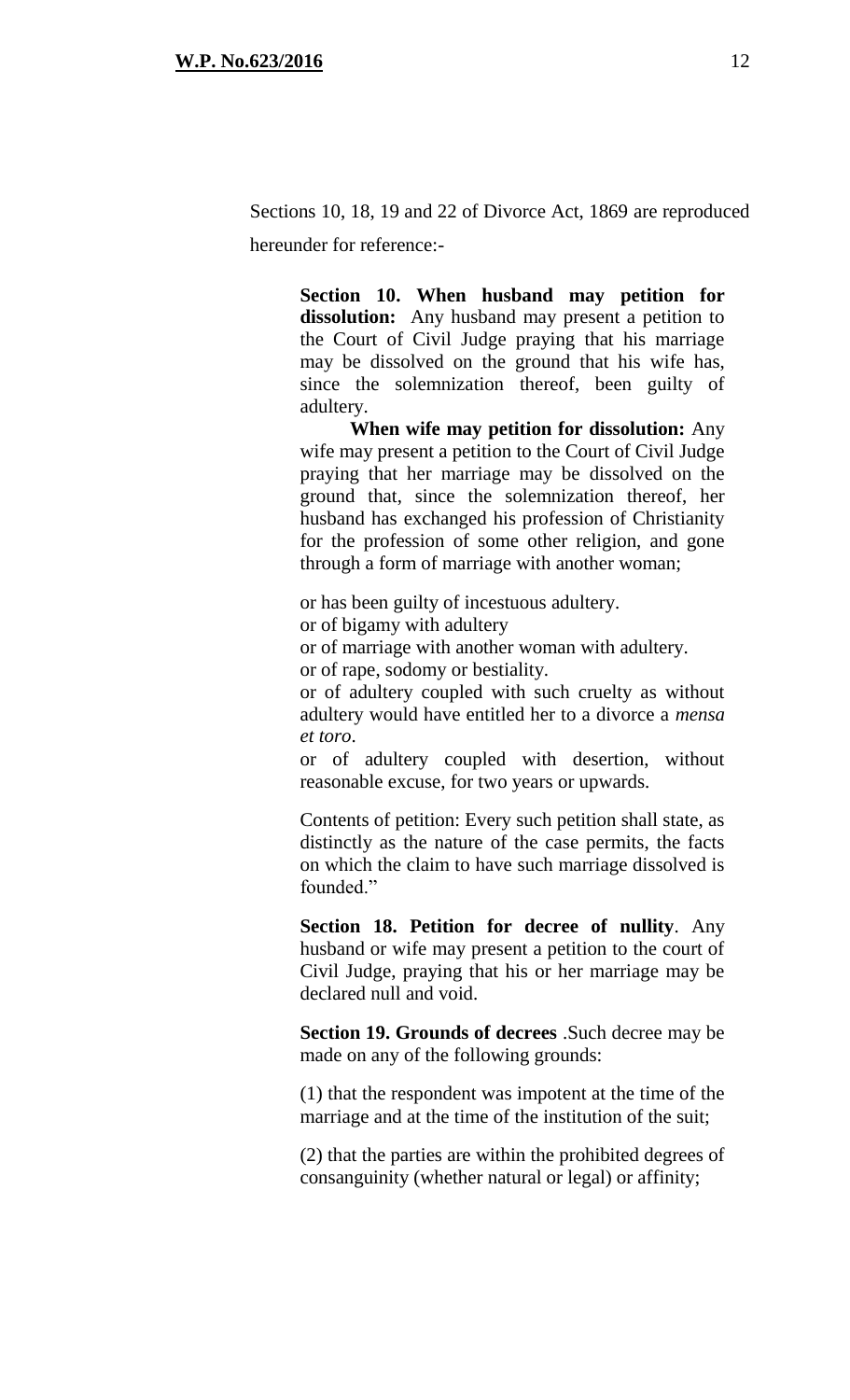(3) that either party was a lunatic or idiot at the time of the marriage;

(4) that the former husband or wife of either party was living at the time of the marriage, and the marriage with such former husband or wife was then in force.

Nothing in this section shall affect the [jurisdiction of the District Court] to make decrees of nullity of marriage on the ground that the consent of either party was obtained by force or fraud.

**Section 22. Bar to decree for divorce a mensa et toro; but judicial separation obtainable by husband or wife**. No decree shall hereafter be made for a divorce a mensa for at toro, but the husband or wife may obtain a decree of judicial separation, on the ground of adultery, or cruelty, or desertion but: without reasonable excuse for two years or upwards, and such decree shall have the effect of a divorce a mensa et toro under the existing law, and such other legal effect as hereinafter mentioned.

24. This Court is only to judicially review the existing State law on the yardstick of constitutional values and fundamental rights guaranteed to the minorities-cum-citizens of this country under the Constitution. Nothing else. The apprehension of the clergy that this Court is deciding against the teachings of the Holy Bible, is unfounded, as this court is doing no such thing. This Court is simply examining the constitutionality of the provision of the impugned Ordinance whereby section 7 of the Act has been deleted. If the Christian clergy are unhappy with the law, they can approach the Parliament for its revision. Therefore, this case is not about examining the canonical or biblical law but about assessing the legality and constitutionality of item 7(2) of the Second Schedule of Federal Laws (Revision and Declaration) Ordinance, 1981. Having dispelled this unfounded apprehension of the political and ecclesiastical leadership, I proceed further.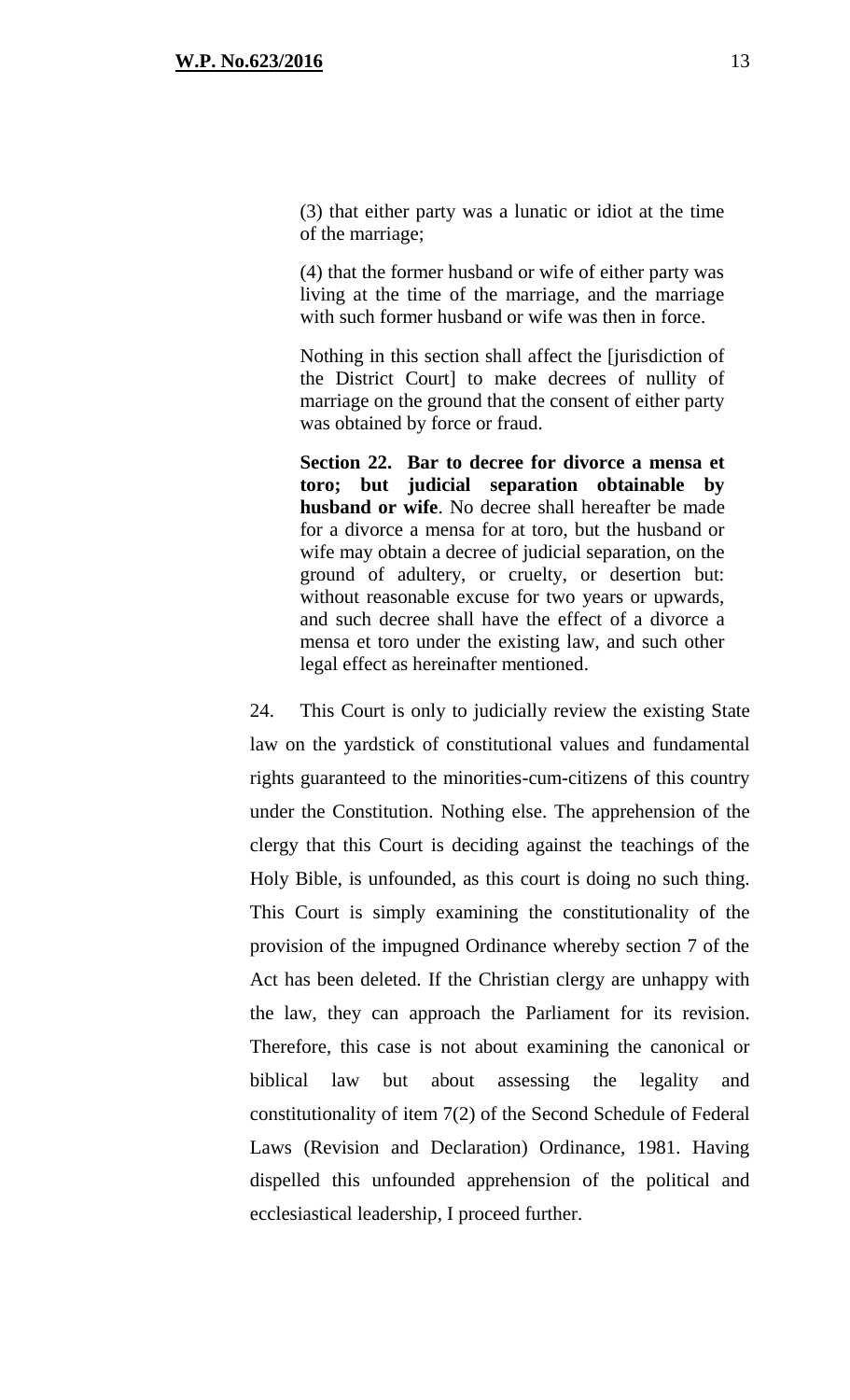25. Section 7 of the Divorce Act, 1869 before its repeal by the Federal Laws (Revision & Declaration) Ordinance, 1981 and as amended by Divorce (Amendment) Act, 1975 read as follows:-

Section 7: **Court to act on principles of English Divorce Court.** Subject to the provisions contained in this Act, the Courts shall, in all suits and proceedings hereunder, act and give relief on principles and rules which, in the opinion of the Courts, are as nearly as may be conformable to the principles and rules on which the Court for Divorce and Matrimonial Causes in England for the time being acts and gives relief. *(emphasis supplied)* 

Section 7 provided that Courts *shall give relief* to Christians on principles and rules, which are conformable with the divorce law in UK. Section 7 was deleted through item 7(2) of the Second Schedule read with section 3 of Federal Laws (Revision & Declaration) Ordinance, 1981 (XXVII of 1981) promulgated on 08.07.1981. The Ordinance (item 7(2) of the Second Schedule) simply provided that section 7 of the Act shall be omitted. With section 7 repealed by the Ordinance, the only grounds left for divorce or dissolution of marriage are provided under Section 10 of the Act, reproduced above.

26. Before reviewing the constitutional vires of the impugned Ordinance to the extent of repeal of section 7 of the Act, it is essential to have an overview of the concept of Christian *Divorce* and its liberalization over the years in Christian majority countries. The term "Divorce" as a verb means "to separate." When the word "divorce" is confined to its strict legal sense, it means the legal dissolution of a lawful union for a cause arising after marriage.<sup>2</sup> Divorces under Christian law are generally of two distinct types: Absolute divorce, or divorce

 $2^2$  Corpus Juris Secondum, Volume 27A. p.16 Thomson/West. Ed 2008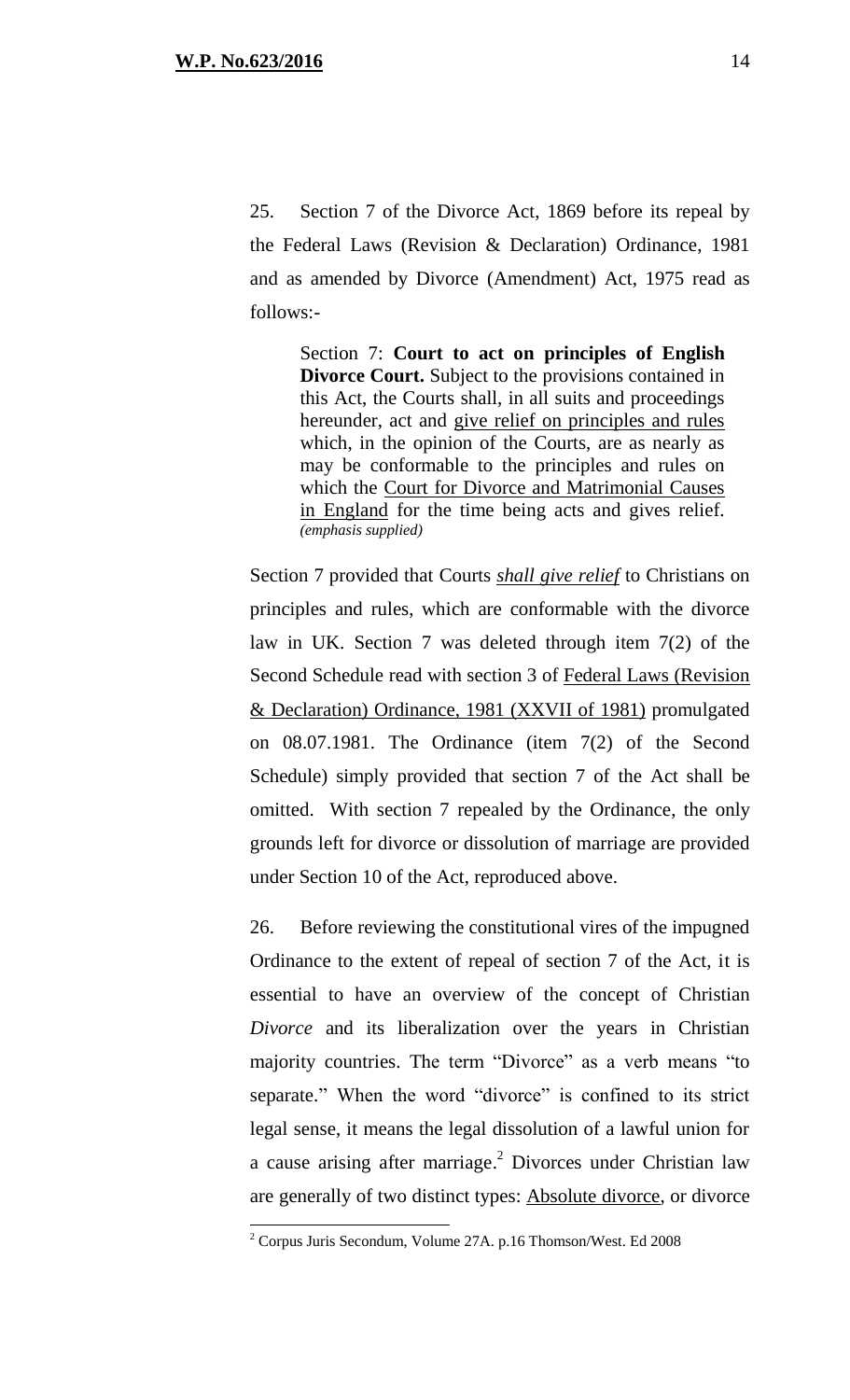"*a vinculo matrimonii*" is a judicial dissolution of the marriage ordered as a result of marital misconduct or other statutory cause arising after the marriage ceremony, whereas limited divorce, sometimes referred to as divorce "*a mensa et thoro,"* "divorce from bed and board," or legal separation is a change in status by which the parties are separated and are precluded from cohabitation, but the actual marriage is not affected<sup>3</sup>. Limited divorce is sometimes termed a judicial separation, which suspends the marriage relation and modifies its duties and obligations, leaving the bond in full force.<sup>4</sup>

27. In Christian majority countries, although it is public policy to discourage divorce, and not to favour or encourage it, public policy does not discourage divorce where the relations between husband and wife are such that the legitimate objects of matrimony have been utterly destroyed. The State is not interested in perpetuating a marriage after all possibilities of accomplishing a desirable purpose of such relationship is gone, or out of which no good can come and from which harm may result, Accordingly, it is the public policy to terminate dead marriages.<sup>5</sup>

28. In this connection, non-culpatory or so-called "no fault" laws have been enacted in many jurisdictions in order to enable persons to extricate themselves from a dead marriage more easily.<sup>6</sup> Most states now have statutes which allow for no-fault divorce, or divorce by consent, in which the parties are not required to prove fault or grounds for divorce other than a

<sup>3</sup> Corpus Juris Secondum, Volume 24 p.228 Thomson/West. Ed 2008

<sup>4</sup> Corpus Juris Secondum Volume 27A p.18 Thomson/West. Ed 2008

 $<sup>5</sup>$  Ibid p.30</sup>

 $6$  ibid p.31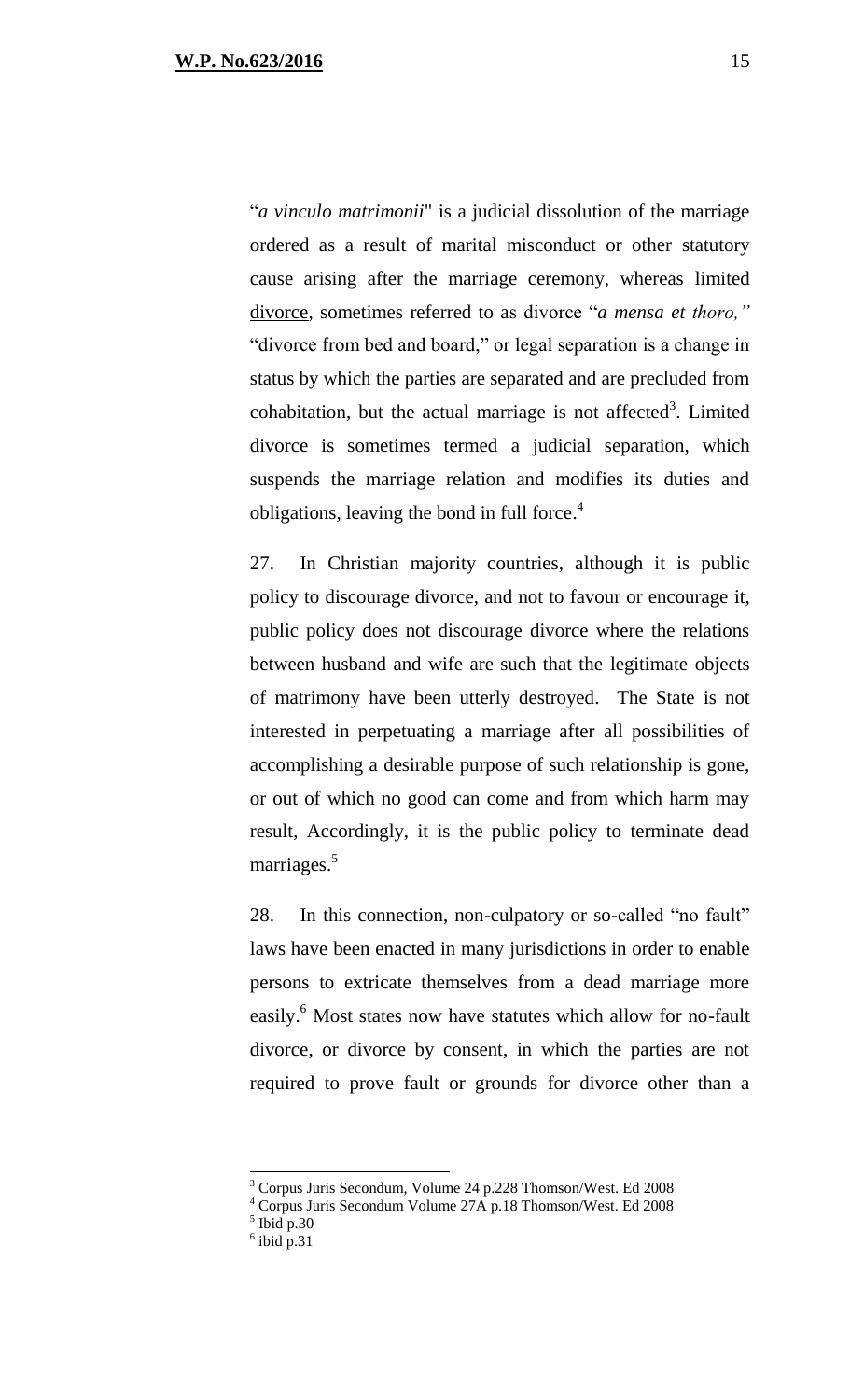showing of irreconcilable differences or an irretrievable breakdown of the marriage.<sup>7</sup>

29. Primary purpose of such a statute is to remove from domestic relations litigation the issue of marital fault as a determining factor, to abolish the necessity of presenting sordid and ugly details of conduct by either party to obtain a dissolution of marriage and to replace the concept of fault by substituting marriage failure or "irretrievable breakdown" as a basis for a decree dissolving a marriage. It has also been observed that the purposes of a no-fault divorce statute are: to strengthen and preserve the integrity of marriage and safeguard family relationships; to promote the amicable settlement of disputes that have arisen between parties to a marriage; to mitigate the potential harm to the spouses and their children caused by the process of legal dissolution of marriage; to make reasonable provision for the spouse and minor children during and after litigation; and to make the law of legal dissolution of marriage effective for dealing with the realities of matrimonial experience by making irretrievable breakdown of the marriage relationship the sole basis of its dissolution.<sup>8</sup> These no fault statutes were enacted based on the theories that a divorce should be granted when a marriage has broken down, so that parties may be free to form other alliances, to keep pace with contemporary social realities, and to reduce guilt and conflict as incidents of divorce, as well as to minimize bitterness resulting from attempts to place blame for an unsuccessful marriage with either the husband or the wife. Most no-fault divorce statutes provide for dissolution of marriage upon a showing that the marriage is "irretrievably broken" or similar variations of such  $\overline{a}$ 

<sup>7</sup> Corpus Juris Secondum, Volume 24 p.229 Thomson/West. Ed 2008

<sup>8</sup> ibid p.230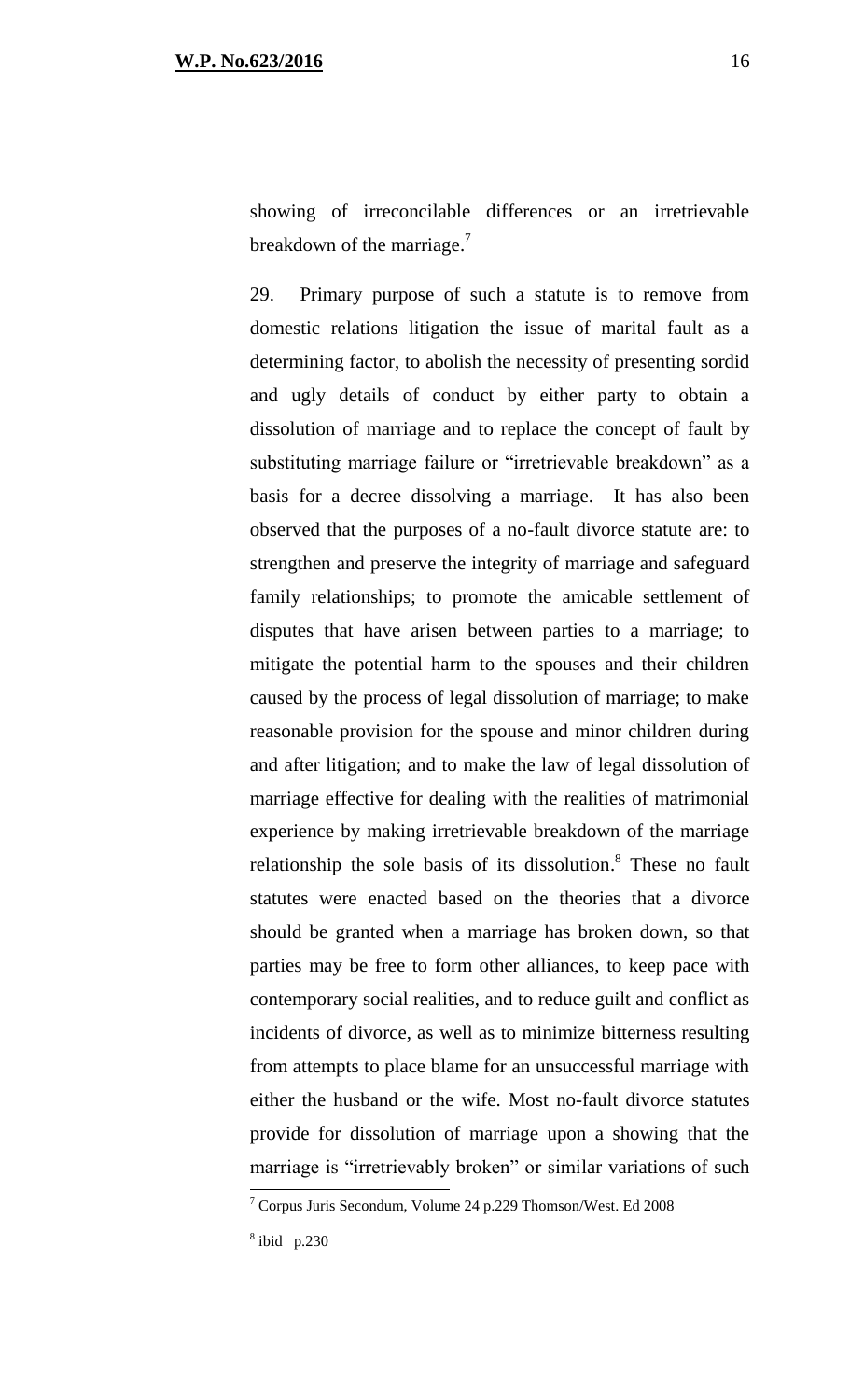language. A marriage is "irretrievably broken" as a basis for divorce, where either or both parties are unable or refuse to cohabit and there are no prospects for a reconciliation.<sup>9</sup>

30. The Family Law Act of California has been enthusiastically received throughout that state by judges, lawyers, sociologists, psychologists, partners to broken marriages and the public at large. Judge Everett M. Porter applauds the action taken by the California Legislature and says: $10$  "...The new act recognizes that a man and wife cannot be compelled to live together in the marital relation. It recognizes that the right to support, both temporary and permanent, should depend on relevant need and the circumstances of the parties. It decrees that when divorce and separation are inevitable, neither spouse shall be permitted to use the law or the court as an instrument for revenge… It empowers the court to do whatever is necessary to protect the vital interest of minor children. There isn't a state in the union that shouldn't be using the provisions in the New Family Law Act of California."

31. The so-called "no-fault" revolution started in the 1970s, when many countries introduced grounds for divorce in addition to fault, typically the "irretrievable breakdown" of the marriage. The table below shows the global change in the Christian divorce law in some of the majority Christian countries:

 $9$  ibid p. 251

<sup>10</sup> *John D. Cannell* - Abolish Fault-Oriented Divorce in Ohio- As a service to society and to restore dignity to the domestic relations courts.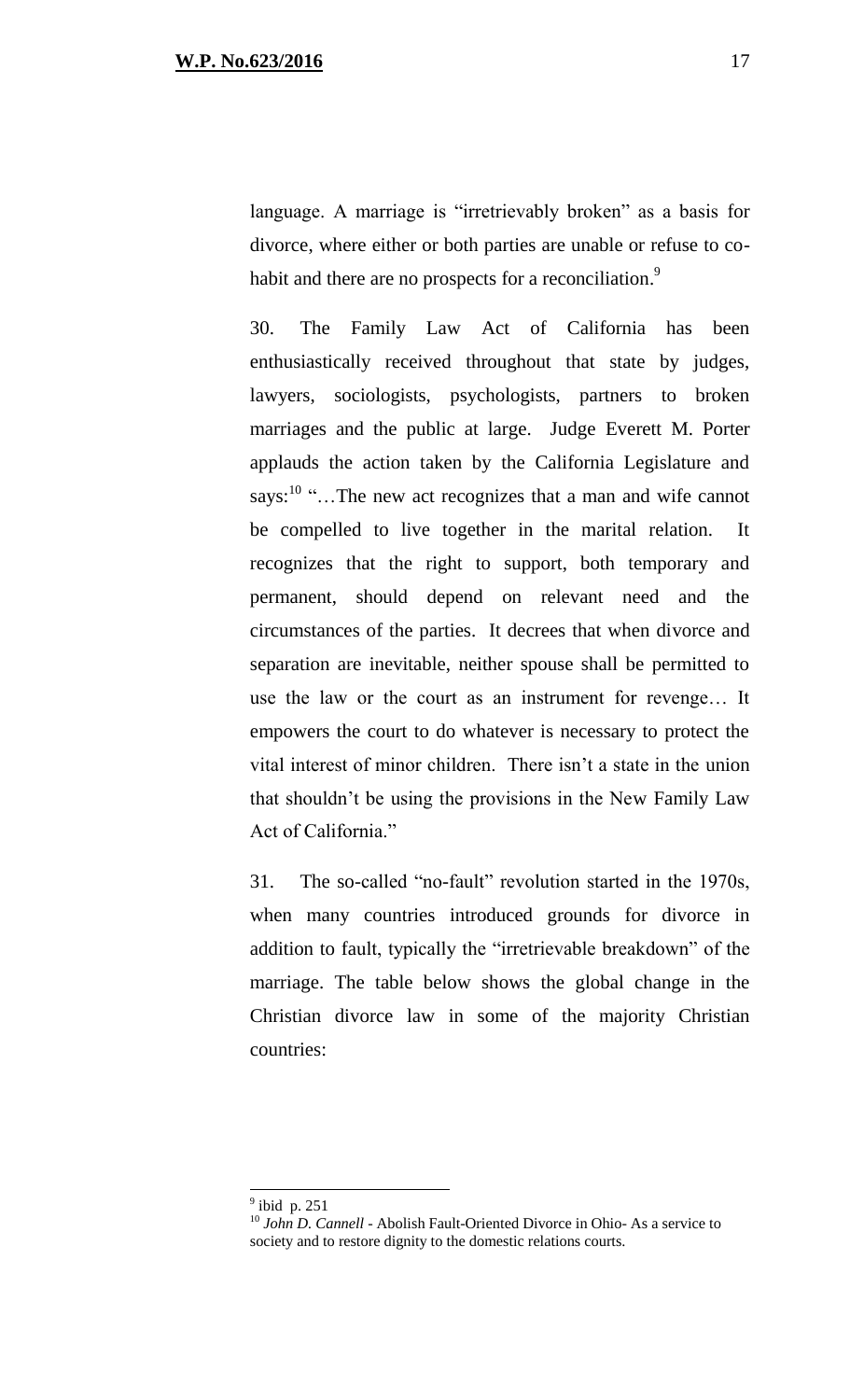$\overline{a}$ 

| Sr.            | Country              | Year     | No-fault | $\%$      | $\%$           | $\%$        |
|----------------|----------------------|----------|----------|-----------|----------------|-------------|
| N <sub>o</sub> |                      | when     | Divorce  | Christian | Catholic       | protestant/ |
|                |                      | Divorce  | allowed  |           |                | Orthodox/   |
|                |                      | allowed  |          |           |                | other       |
| $\mathbf{1}$   | Austria              | Pre-1950 | Pre-1950 | 70%       | 59.9%          | 10%         |
| $\overline{2}$ | Belgium              | Pre-1950 | Pre-1950 | 65%       | 58%            | 7%          |
| $\overline{3}$ | Denmark              | Pre-1950 | Pre-1950 | 79%       | 1%             | 77.8%       |
| $\overline{4}$ | Finland              | Pre-1950 | Pre-1950 | 74.9%     | $\overline{0}$ | 74.9%       |
| $\overline{5}$ | France               | Pre-1950 | 1976     | 63-66%    | 53-63%         | 4%          |
| 6              | Germany              | Pre-1950 | Pre-1950 | 60%       | 29%            | 31%         |
| $\overline{7}$ | Greece               | Pre-1950 | 1979     | 89.5%     | 1.2%           | 88.3%       |
| 8              | Iceland              | Pre-1950 | Pre-1950 | 85.3%     | 3.6%           | 81.7%       |
| 9              | Ireland              | 1997     | 1997     | 87%       | 84%            | 3%          |
| 10             | Italy                | 1971     | 1975     | 83%       | 81.2%          | 2%          |
| 11             | Luxembourg           | Pre-1950 | Pre-1950 | 72.4%     | 68.7%          | 3.7%        |
| 12             | Netherlands          | Pre-1950 | 1971     | $34% -$   | $22.0\%$ -     | $10.2% -$   |
|                |                      |          |          | 44%       | 23%            | 22.0%       |
| 13             | Norway               | Pre-1950 | Pre-1950 | 76.7%     | 2.4%           | 74.3%       |
| 14             | Portugal             | 1977     | 1977     | 84.3%     | 81%            | 3.3%        |
| 15             | Spain                | 1981     | 1981     | 71%       | 68%            | 2%          |
| 16             | Sweden               | Pre-1950 | Pre-1950 | 65%       | 2%             | 63%         |
| 17             | Switzerland          | Pre-1950 | Pre-1950 | 69.1-78%  | 37.9-40.0      | 31.2-39%    |
| 18             | <b>UK</b>            | Pre-1950 | 1971     | 59.3%     | 8.9%           | 50%         |
| 19             | Australia            |          | 1975     | 61.1%     | 25.3%          | 35.8%       |
| 20             | Canada               |          | 1986     | 67.3%     | 38.7%          | 29%         |
| 21             | South Africa         |          | 1979     | 80%       | 5%             | 75%         |
| 22             | <b>United States</b> | 1970s    | 1970s    | 71%       | 20.8%          | 49.8%       |

No Fault Divorce in the Christian World<sup>11</sup>

The above shows that the countries with majority Christian population, irrespective of being catholic or protestant, have introduced the *no-fault* divorce based on the concept of irretrievable breakdown of marriage.

32. 90th Report of the Law Commission of India on *THE GROUNDS OF DIVORCE AMONGST CHRISTIANS IN INDIA: SECTION 10 OF INDIAN DIVORCE ACT, 1969* states as under:

1.1. The Law Commission of India has taken up for consideration on the question whether the law relating to the grounds of divorce applicable to Christians in India under section 10 of the Indian Divorce Act, 1869 should be reformed, and if so, on what lines. The inadequacies of the present law have been stressed

 $11$ <sup>11</sup> The Effect of Divorce Laws on Divorce rates in Europe- Libertad Gonzalez. March 2006 (IZA DP no. 2023) and Sovereign States and defendant territories – Christianity by Country.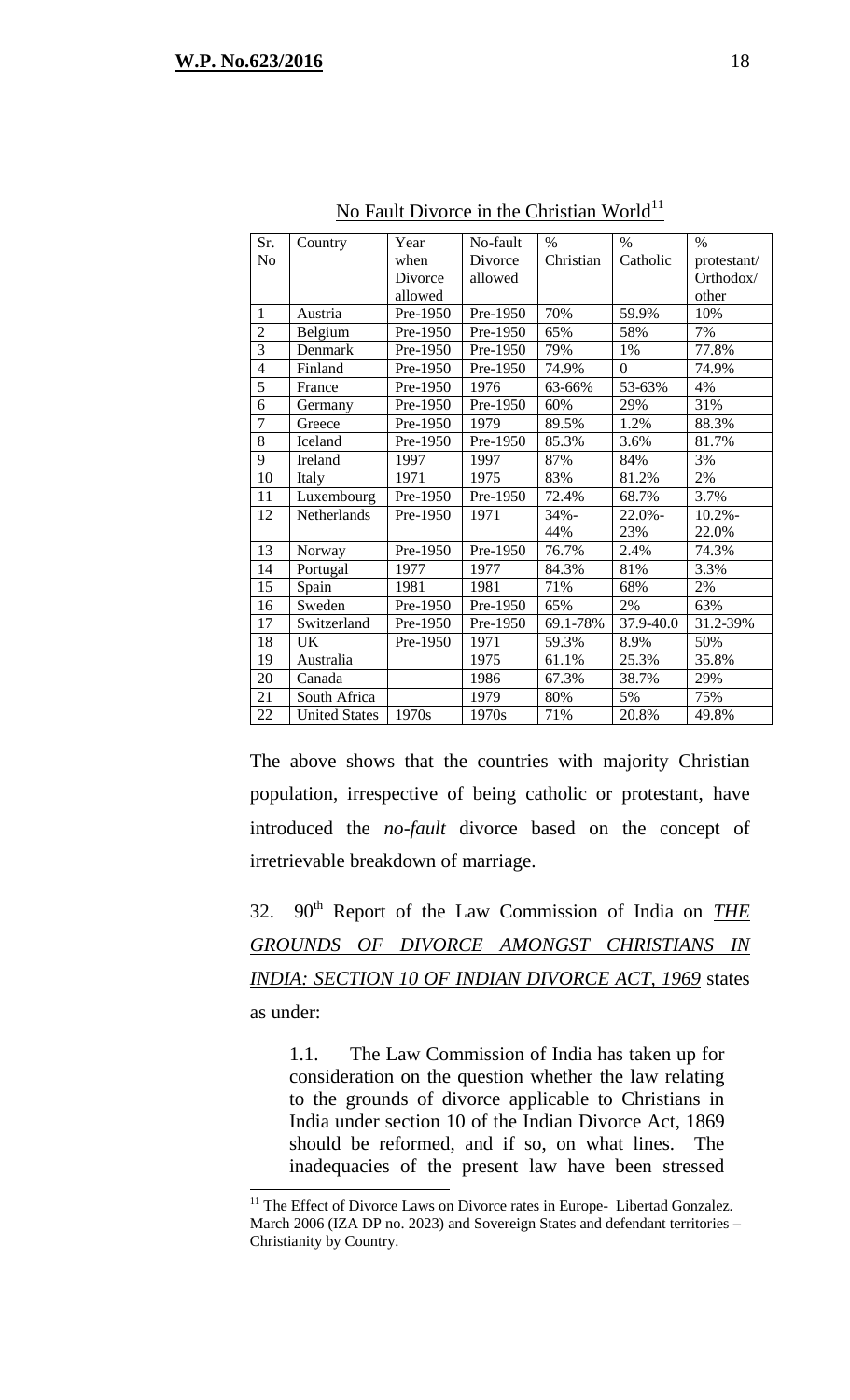$\overline{a}$ 

from time to time by individuals and social organisations. The Law Commission of India itself had, a few years ago, made detailed recommendations for  $reform<sup>12</sup>$  of the law on the subject, in a comprehensive Report dealing with the entire law of marriage and divorce amongst Christians in India, supplemented by another  $Report<sup>13</sup>$  dealing with certain matters arising out of the Bill prepared by Government on the subject. While legislation for removing the defects in the law on the subject has not been introduced, it appears to the Commission that it is urgently necessary in the interest of social justice to take up some issues, even if a comprehensive legislation by way of revision of the enactments on the subject cannot be undertaken by Government.

1.2. In a letter recently addressed to the Chairman of the Law Commission<sup>14</sup> there have been narrated certain actual cases of Christian women who were treated with severe cruelty by their respective husbands, as a consequence of which the women had to undergo a lot of suffering, resulting in their mental breakdown. The letter also mentions many other cases of cruelty by Christian husbands (even of husbands putting their wives into prostitution), and of long continuing desertion by the husbands, who, notwithstanding their own past misconduct, nevertheless expect their wives to accept them back. Because of the difficulty of getting a divorce in such cases, these women, it is stated, have no hope of redeeming their lives and finding happiness for themselves and their children.

1.3. It has also been emphasized in the letter mentioned above that the recent proposal to amend the Special Marriage Act and the Hindu Marriage Act by way of introducing "irretrievable breakdown" as a ground for divorce (in the two Acts) is the first step towards the liberation of unfortunate Indian women and that the same should be extended to Christians also Towards the end of the letter, the need for a uniform divorce law covering every community has also been stressed, "thereby enabling the Christian woman

 $12$  Law Commission of India,  $15<sup>th</sup>$  Report (Law relating to marriage and divorce amongst Christian in India).

 $^{13}$  Law Commission of India,  $22<sup>nd</sup>$  Report (Christian Marriage etc. Bill).

<sup>&</sup>lt;sup>14</sup> Letter addressed to the Law Commission by Ms. Aud Sonia Reberts, New Delhi, dated 15<sup>th</sup> September, 1981.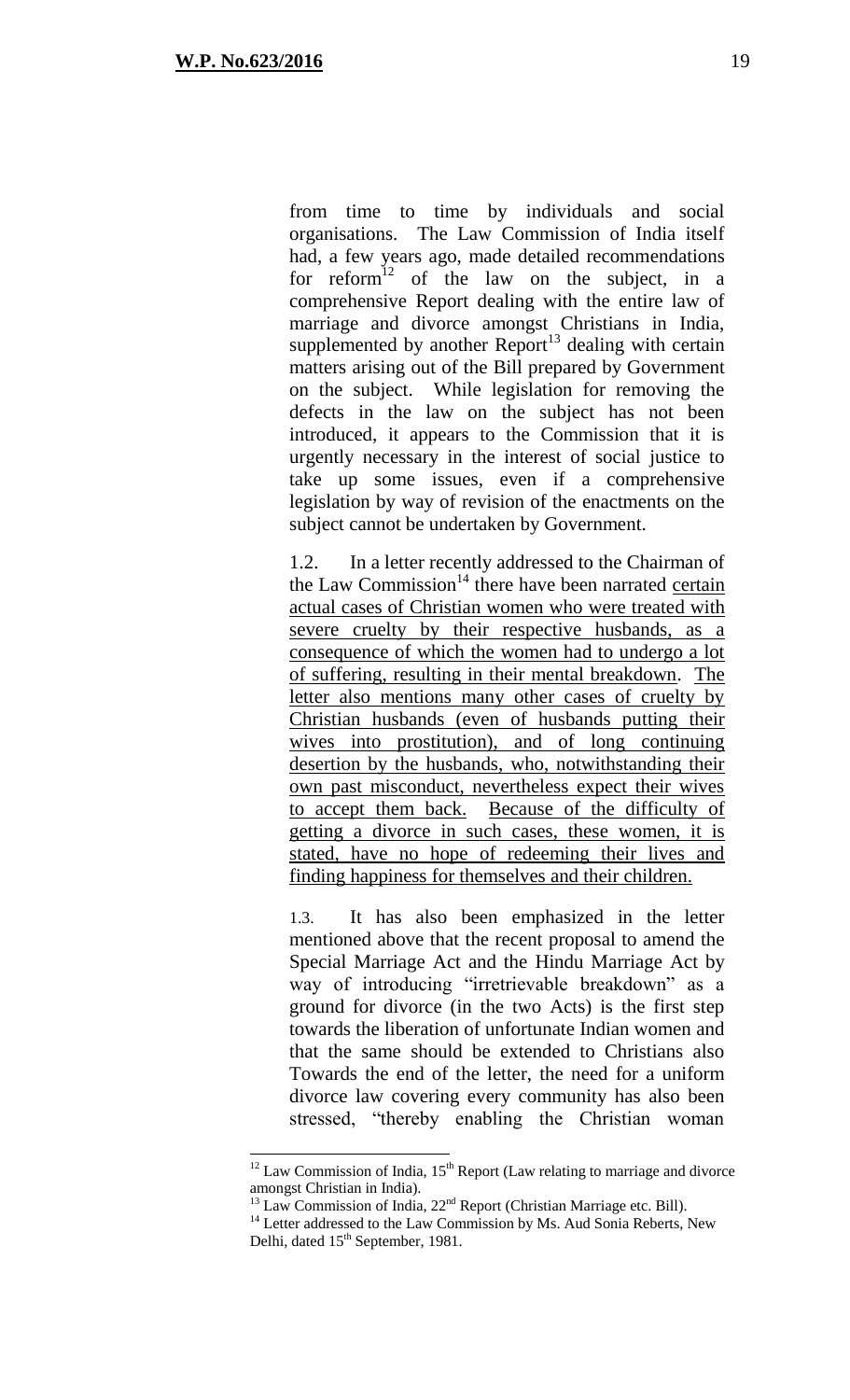especially, to break away completely from an unhappy union and start a new life while she is still young and sane enough to do so." *(emphasis supplied)*

33. Thereafter, India brought about the Indian Amendment Act, 2001 (51 of 2001) which expanded the scope of divorce in sections 10 and 10A of their Act:

#### **10. Grounds for dissolution of marriage**

"(1) Any marriage solemnized, whether before or after the commencement of the Indian Divorce (Amendment) Act, 2001, may, on a petition presented to the District Court either by the husband or the wife, be dissolved on the ground that since solemnization of the marriage, the respondent

(i) has committed adultery; or

(ii) has ceased to be Christian by conversion to another religion; or

(iii) has been incurably of unsound mind for a continuous period of not less than two years immediately preceding the presentation of the petition; or

(iv) has, for a period of not less than two years immediately preceding the presentation of the petition, been suffering from a virulent and incurable form of leprosy; or

(v) has, for a period of not less than two years immediately preceding the presentation of the petition, been suffering from venereal disease in a communicable form; or

(vi) has not been heard of as being alive for a period of seven years or more by those persons who would naturally have heard of the respondent if the respondent had been alive; or

(vii) has willfully refused to consummate the marriage and the marriage has not therefore been consummated; or

(viii) has failed to comply with a decree for restitution of conjugal rights for a period of two years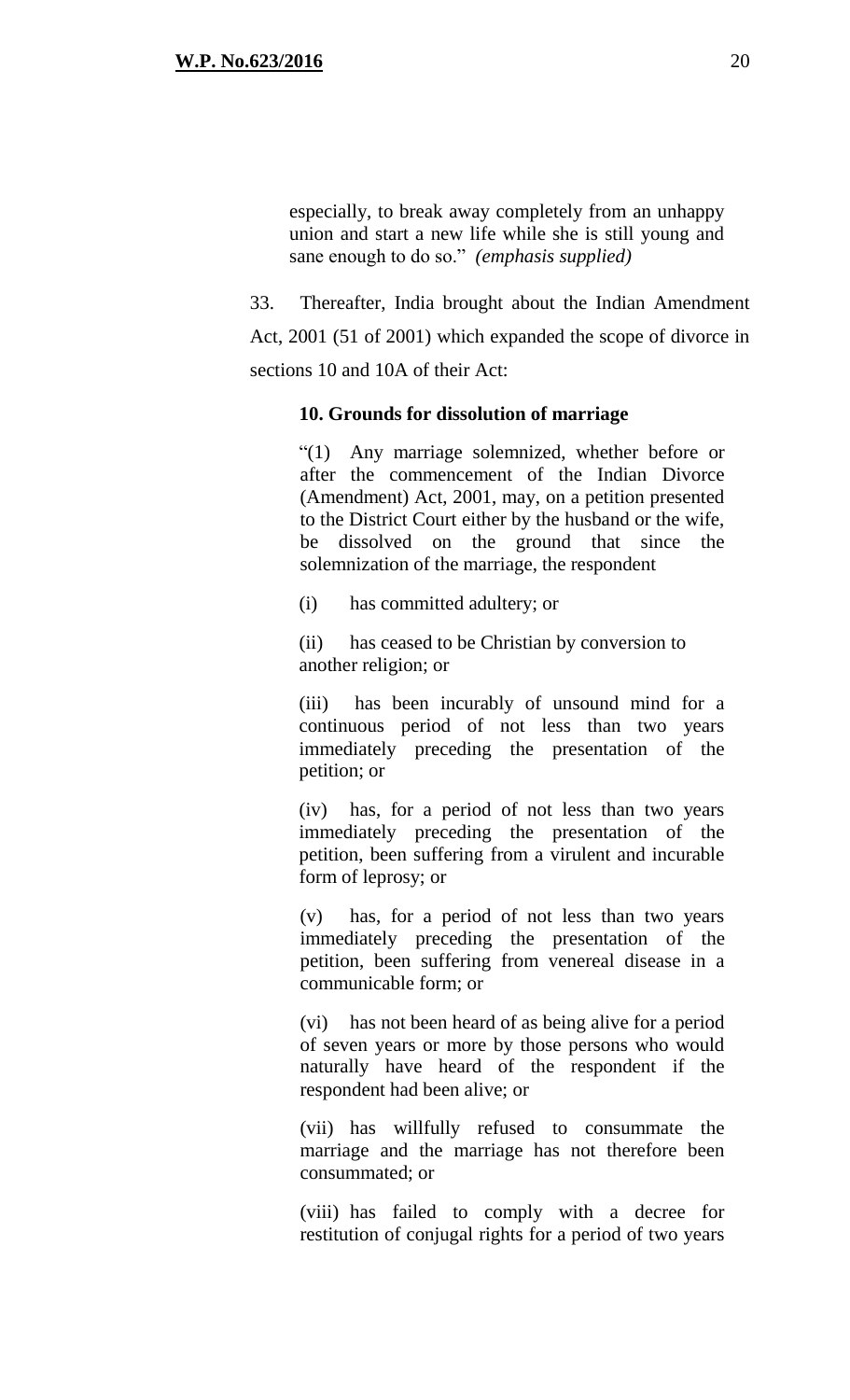or upwards after the passing of the decree against the respondent; or

(ix) has deserted the petitioner for at least two years immediately preceding the presentation of the petition; or

(x) has treated the petitioner with such cruelty as to cause a reasonable apprehension in the mind of the petitioner that it would be harmful or injurious for the petitioner to live with the respondent.

(2) A wife may also present a petition for the dissolution of her marriage on the ground that the husband has, since the solemnization of the marriage, been guilty of rape, sodomy or bestiality."

## **10-A. Dissolution of marriage by mutual consent**

(1) Subject to the provisions of this Act and the rules made thereunder, a petition for dissolution of marriage may be presented to the District Court by both the parties to a marriage together, whether such marriage was solemnized before or after the commencement of the Indian Divorce (Amendment) Act, 2001, on the ground that they have been living separately for a period of two years or more, that they have not been able to live together and they have mutually agreed that the marriage should be dissolved.

(2) On the motion of both the parties made not earlier than six months after the date of presentation of the petition referred to in sub-section (1) and not later than eighteen months after the said date, if the petition is not withdrawn by both the parties in the meantime, the Court shall, on being satisfied, after hearing the parties and making such inquiry, as it thinks fit, that a marriage has been solemnized and that the averments in the petition are true, pass a decree declaring the marriage to be dissolved with effect from the date of decree.

## *UK Matrimonial Causes Act, 1973*

34. Repealed Section 7 of the Act provides that the Courts in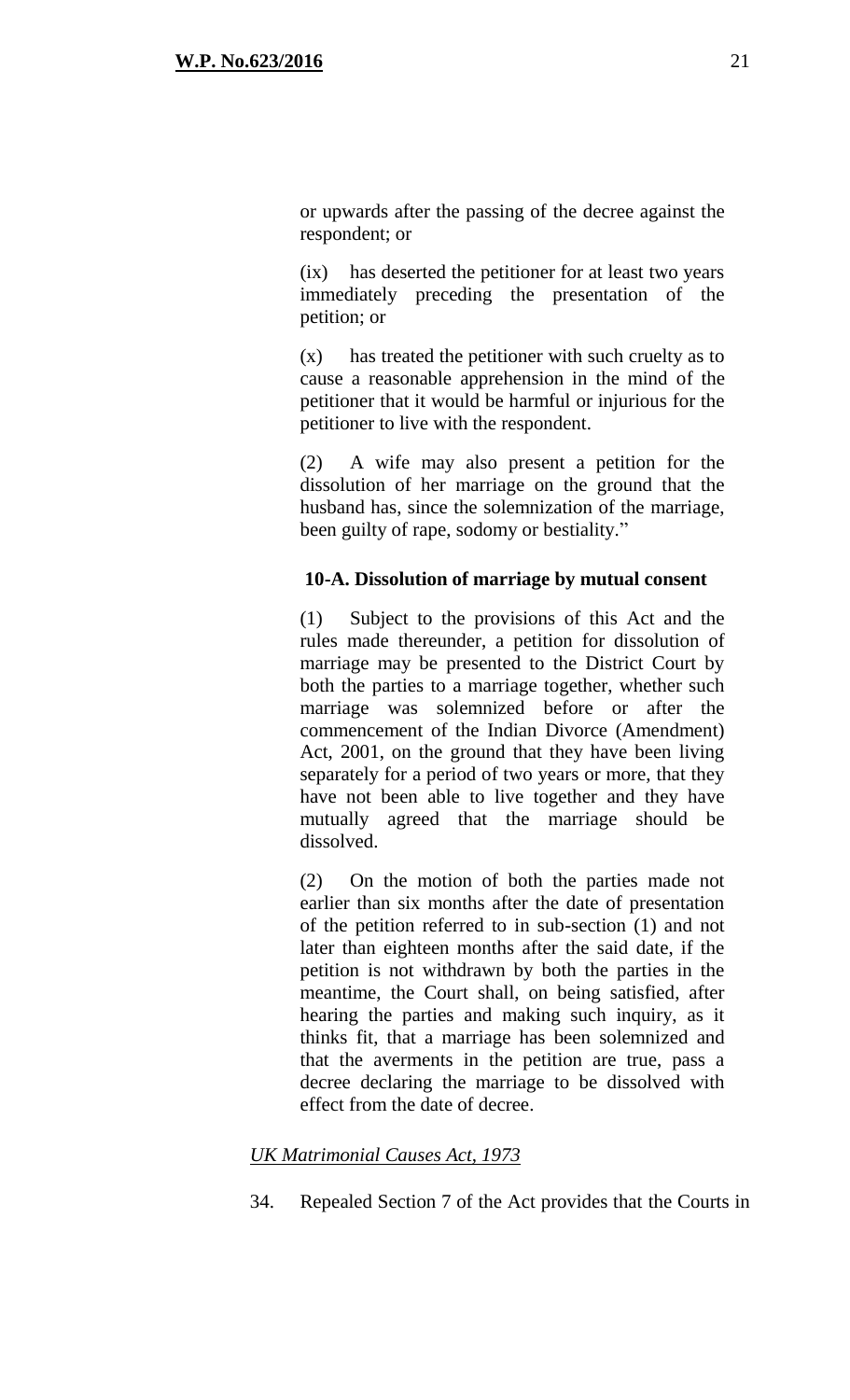Pakistan shall, in all suits and proceedings hereunder, act and give relief on principles and rules which, in the opinion of the Courts, are as nearly as may be conformable to the principles and rules on which the Court for Divorce and Matrimonial Causes in England for the time being acts and gives relief. The UK law referred to in (repealed) section 7 is the UK Matrimonial Causes Act, 1973. Section 1 of Part 1 of Chapter 18 of UK law provides as follows:

1.- (l) Subject to section 3 below, a petition for divorce may be presented to the court by either party to a marriage **on the ground that the marriage has broken down irretrievably.**

(2) The court hearing a petition for divorce shall not hold the marriage to have broken down irretrievably unless the petitioner satisfies the court of one or more of the following facts, that is to say-

(a) that the respondent has committed adultery and the petitioner finds it intolerable to live with the respondent;

## (b) **that the respondent has behaved in such a way that the petitioner cannot reasonably be expected to live with the respondent ;**

- (c) that the respondent has deserted the petitioner for a continuous period of at least two years immediately preceding the presentation of the petition ;
- (d) that the parties to the marriage have lived apart for a continuous period of at least two years immediately preceding the presentation of the petition (hereafter in this Act referred to as " two years' separation ") and the respondent consents to a decree being granted ;
- (e) that the parties to the marriage have lived apart for a continuous period of at least five years immediately preceding the presentation of the petition (hereafter in this Act referred to as " five years' separation ").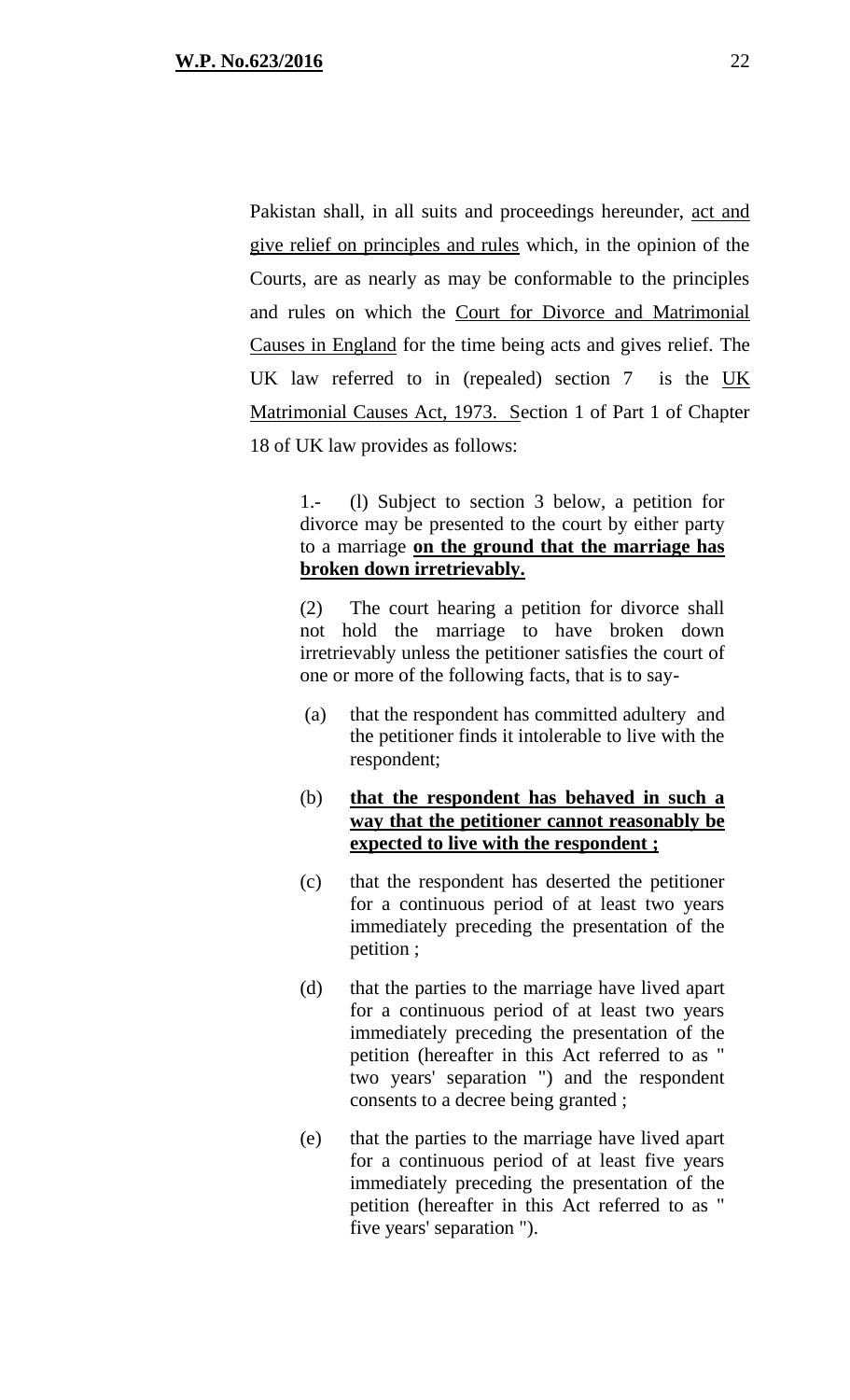(3) On a petition for divorce it shall be the duty of the court to inquire, so far as it reasonably can, into the facts alleged by the petitioner and into any facts alleged by the respondent.

(4) If the court is satisfied on the evidence of any such fact as is mentioned in subsection (2) above, then, unless it is satisfied on all the evidence that the marriage has not broken down irretrievably, it shall, subject to sections 3(3) and 5 below, grant a decree of divorce.

(5) Every decree of divorce shall in the first instance be a decree nisi and shall not be made absolute before the expiration of six months from its grant unless the High Court by general order from time to time fixes a shorter period, or unless in any particular case the court in which the proceedings are for the time being pending from time to time by special order fixes a shorter period than the period otherwise applicable for the time being by virtue of this subsection.

UK law and other international material show that *no-fault divorce* or *irretrievable breakdown of marriage* is an established ground of divorce in Christian majority countries of the world.

#### *Pakistan & Christian Minority*

 $\overline{a}$ 

35. Pakistan's population is estimated at nearly 188.9 million with a Christian population of 2.5 million. The white rectangle on the left side of the Pakistani flag symbolizes the nation's minority community. Religious minority in Pakistan includes Christians, Hindus, Sikhs, Parsis, Zikris, Bahais, Buddists and Kalasha. Government statistics show that 96.28% of Pakistan's population is Muslim and 1.6% is Christian. 15

<sup>&</sup>lt;sup>15</sup> A Question of Faith – A Report on the Status of Religious Minorities in Pakistan. Jinnah Institute Research Report. 2011 p.14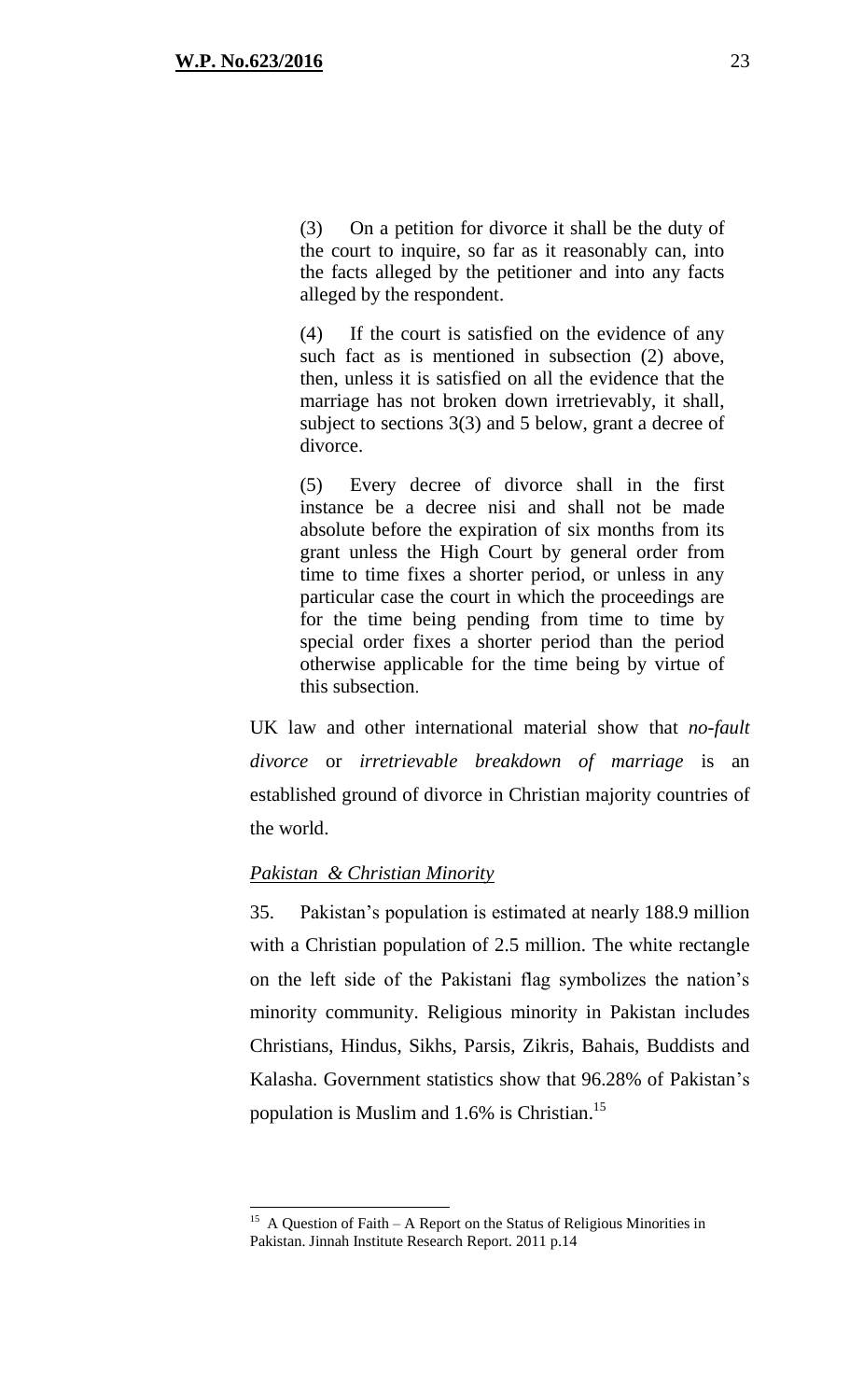### *Minority Rights*

36. In 1948, the Universal Declaration of Human Rights (UDHR) was adopted by the UN General Assembly and provided in Article 1 that, "All human beings are born free and equal in dignity and rights. They are endowed with reason and conscience and should act towards one another in a spirit of brotherhood." It is within this international framework of human rights and the indicators of equality and nondiscrimination that a dialogue on the protection of minorities finds its roots.<sup>16</sup>

37. In 1992 the General Assembly adopted the United Nations Minorities Declaration by consensus (resolution 47/135). It is the main reference document for minority rights. It grants to persons belonging to minorities $17$ :

> i. Protection, by States, of their existence and their national or ethnic, cultural, religious and linguistic identity (art. 1);

> The right to enjoy their own culture, to profess and practise their own religion, and to use their own language in private and in public (art. 2 (1));

> ii. The right to participate effectively in cultural, religious, social, economic and public life (art. 2 (2));

> iii. The right to participate effectively in decisions which affect them on the national and regional levels  $(art. 2 (3));$

> iv. The right to establish and maintain their own associations (art.  $2(4)$ );

> v. The right to establish and maintain peaceful contacts with other members of their group and with persons belonging to other minorities, both within their own country and across State borders (art. 2 (5)); and

 $16$  ibid p.19

 $17$  Minority Rights – International Standards & Guidance for implementation -2010. UN Human Rights- Office of the High Commissioner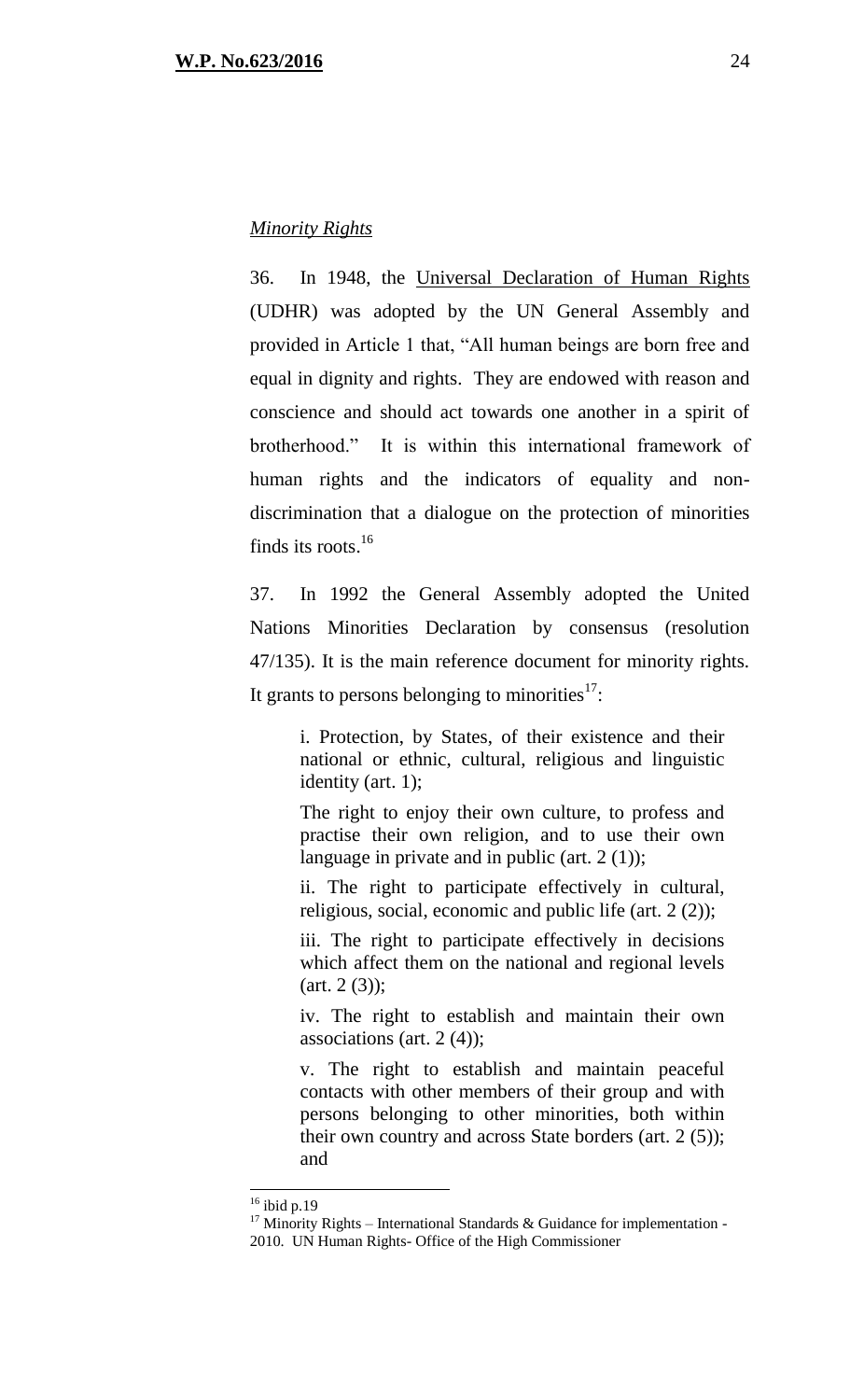vi. The freedom to exercise their rights, individually as well as in community with other members of their group, without discrimination (art. 3).

vii. States are to protect and promote the rights of persons belonging to minorities by taking measures to:

viii. Ensure that they may exercise fully and effectively all their human rights and fundamental freedoms without any discrimination and in full equality before the law (art. 4 (1));

ix. Create favourable conditions to enable them to express their characteristics and to develop their culture, language, religion, traditions and customs  $(art. 4 (2));$ 

x. Allow them adequate opportunities to learn their mother tongue or to have instruction in their mother tongue (art.  $4(3)$ );

xi. Encourage knowledge of the history, traditions, language and culture of minorities existing within their territory and ensure that members of such minorities have adequate opportunities to gain knowledge of the society as a whole (art.  $4(4)$ );

xii. Allow their participation in economic progress and development (art. 4 (5));

xiii. Consider the legitimate interests of minorities in developing and implementing national policies and programmes, and international programmes of cooperation and assistance (art. 5);

xiv. Cooperate with other States on questions relating to minorities, including exchanging information and experiences, to promote mutual understanding and confidence (art. 6);

xv. Promote respect for the rights set forth in the Declaration (art. 7);

xvi. Fulfill the obligations and commitments States have assumed under international treaties and agreements to which they are parties.

xv. Finally, the specialized agencies and other organizations of the United Nations system shall also contribute to the realization of the rights set forth in the Declaration (art. 9).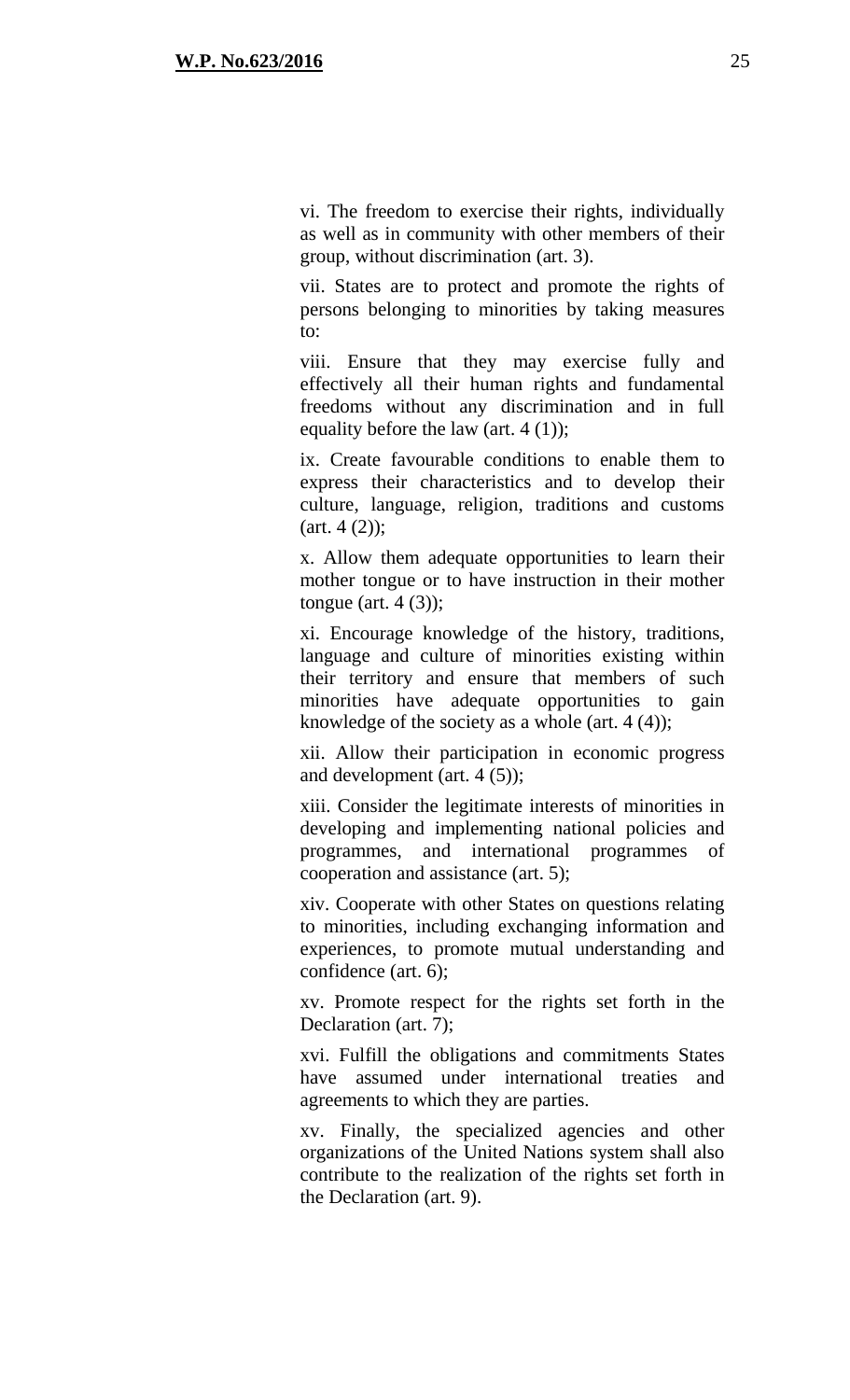38. The International Covenant on Civil and Political Rights **(ICCPR)** and, in particular, article 27 inspired the contents of the United Nations Minorities Declaration. It states that:

> In those States in which ethnic, religious or linguistic minorities exist, persons belonging to such minorities shall not be denied the right, in community with the other members of their group, to enjoy their own culture, to profess and practise their own religion, or to use their own language.

This article protects the rights of persons belonging to minorities to their national, ethnic, religious or linguistic identity or a combination thereof, and to preserve the characteristics which they wish to maintain and develop. Although it refers to the rights of minorities in those States in which they exist, its applicability is not subject to official recognition of a minority by a State. States that have ratified the Covenant are obliged to ensure that all individuals under their jurisdiction enjoy their rights; this may require specific action to correct inequalities to which minorities are subjected.

39. The Human Rights Committee's General Comment No. 23 (1994) on the rights of minorities provides an authoritative interpretation of article 27. The Committee stated that "this article establishes and recognizes a right which is conferred on individuals belonging to minority groups and which is distinct from, and additional to, all the other rights which, as individuals in common with everyone else, they are already entitled to enjoy under the Covenant." The right under article 27 is an autonomous one within the Covenant. The interpretation of its scope of application by the Human Rights Committee has had the effect of ensuring recognition of the existence of diverse groups within a State and of the fact that decisions on such recognition are not the province of the State alone, and that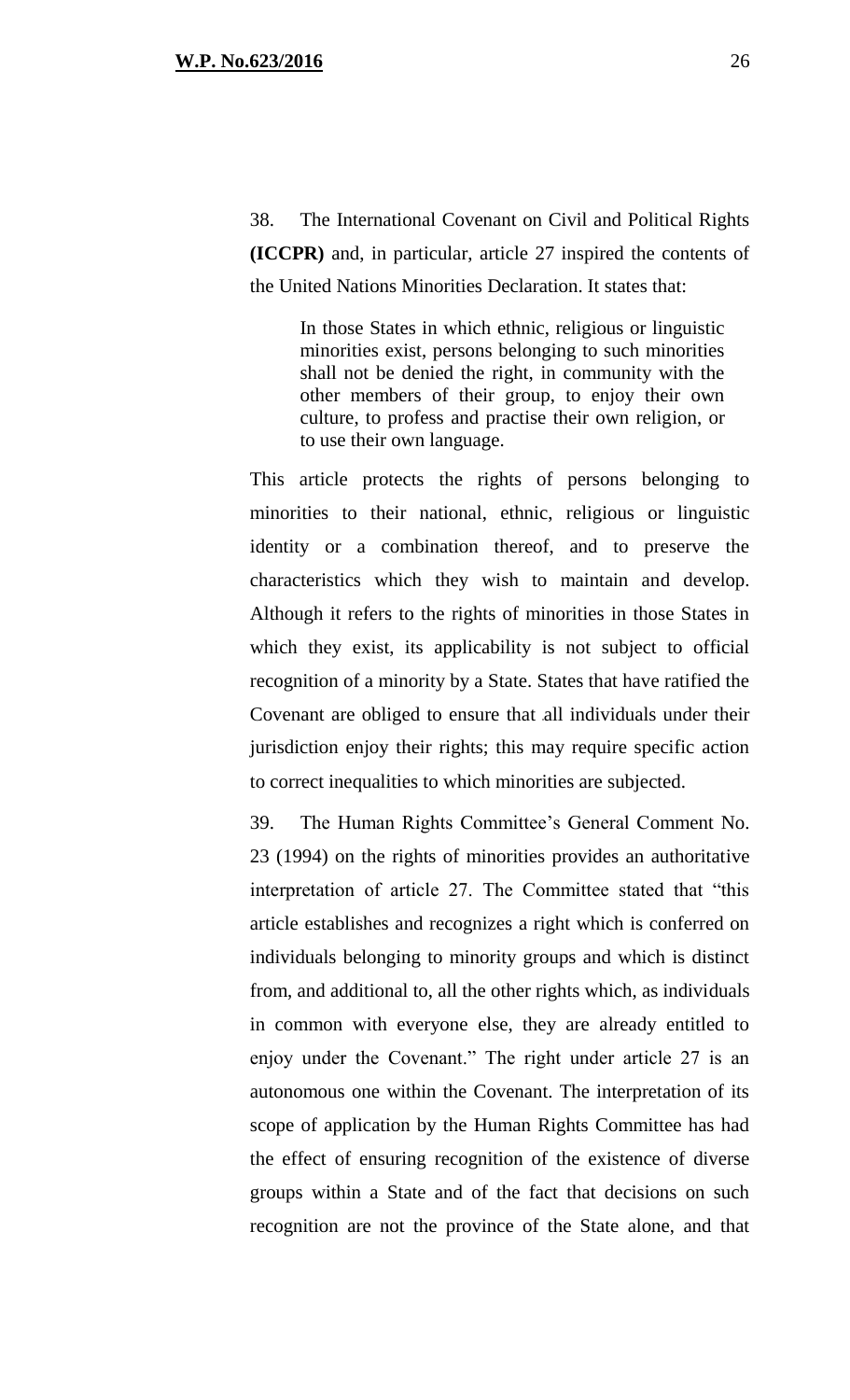positive measures by States may be "necessary to protect the identity of a minority and the rights of its members to enjoy and develop their culture and language and to practice their religion, in community with the other members of the group.<sup>18</sup>"

#### *Minority rights and our Constitution*

40. The preamble of the Constitution, as well as, the Objectives Resolution, which forms substantive part of the Constitution under Article 2A of the Constitution, provide that adequate provisions shall be made for the *minorities* to freely profess and practice their religion and develop their culture. And adequate provision shall be made to safeguard the legitimate interests of the *minorities*. Article 20 of the Constitution, as a fundamental right, provides that every citizen shall have the right to profess, practice and propagate his religion subject to law, public order and morality. Principle of Policy under Article 36 provides that State shall safeguard the legitimate rights and interest of minorities. Under Article 29 of the Constitution, it is the responsibility of the State, and of each person performing functions on behalf of an organ or authority of the State, to act in accordance with those Principles. Members of the minority also enjoy fundamental rights guaranteed to every citizen under the Constitution. Therefore, *inter alia*, right to life, liberty, dignity and non-discrimination are also available to the minorities of this country being citizen of Pakistan. *Minority rights* are, therefore, a basket of fundamental rights, constitutional values, State obligations under the Principles of Policy, international conventions like ICCPR (duly ratified by Pakistan) and the rich jurisprudence developed over the years. Reliance is placed on: *Mumtaz Oad and 2 others v. Sindh Public Service Commission through*   $\overline{a}$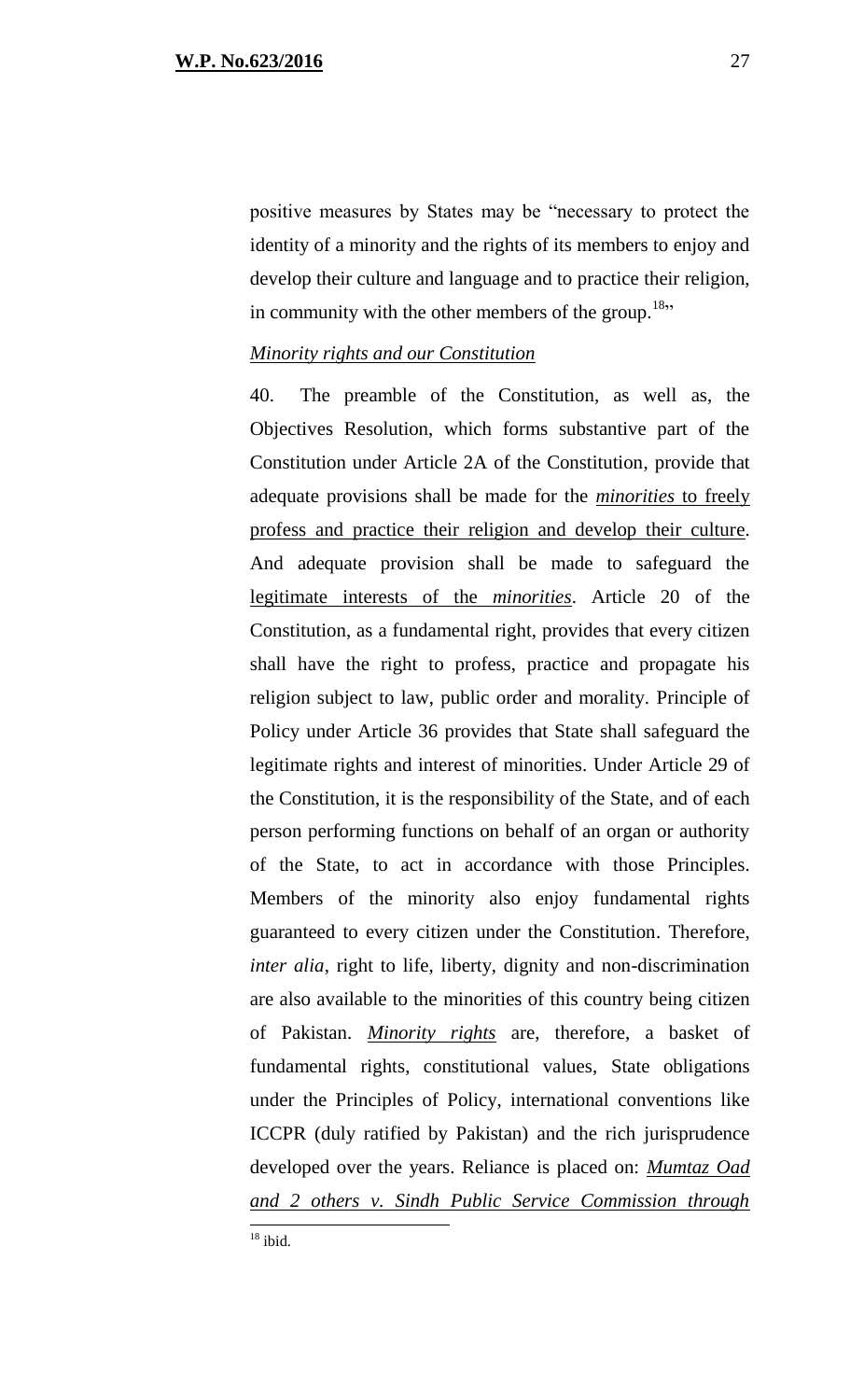*Secretary and 2 others* **(2015 CLC 1605)**, *District Bar Association, Rawalpindi and others v. Federation of Pakistan and others* **(PLD 2015 SC 401)** and *Suo Motu Case No.1 of 2014 etc.* **(PLD 2014 SC 699)**. The impugned amendment (deletion of section 7) in Divorce Act, 1869 is to be reviewed and examined on the touchstone of these *minority rights* available to the petitioner and for the minorities reflected in the table below:

Population by Religion in Pakistan<sup>19</sup>

|       |      |      |      | Muslims   Christian   Hindu   Qadiani   Scheduled   Others<br>castes |      |
|-------|------|------|------|----------------------------------------------------------------------|------|
| 96.28 | 1.59 | 1.60 | 0.22 | 0.25                                                                 | 0.07 |

41. In this case, the petitioner has argued that the impugned amendment in the Act through the impugned Ordinance whereby section 7 of the Act was deleted is unconstitutional, in as much as, it abridges and limits the *minority rights* of the petitioner and the Christian community at large. Undisputed international material referred to above show that there has been liberalization in the grounds of divorce all over the Christian world. The UK Matrimonial Causes Act, 1973 also provides for *irretrievable breakdown of marriage*. This freedom would have been automatically available to the Christian minority in Pakistan had section 7 been available on the statute book. The wisdom and experience behind the liberalization and emancipation of the Christian Divorce law around the world has been the protection of the right to a happy family life and right to dignity of a human being, who cannot be left chained to a dead marriage forever or forced to convert to another religion just to be released of the bondage of an unhappy marriage. "Right to family life is a daughter-right of

<sup>&</sup>lt;sup>19</sup> website of the Pakistan Bureau of Statistics.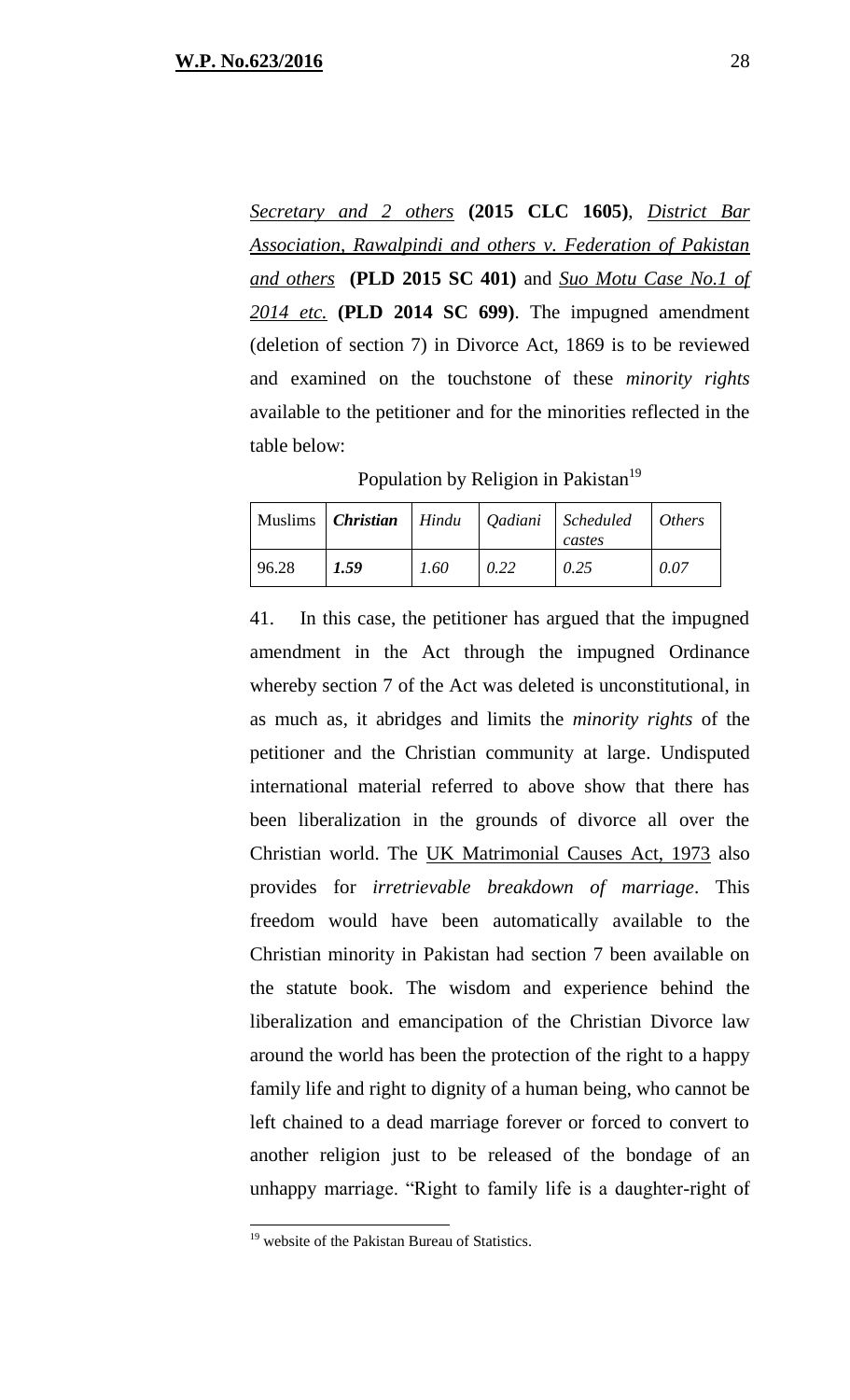human dignity. It has been said of this daughter-right that it "is" one of the fundamentals of human existence…. Among human rights, the human right to family stands on the highest level. It takes precedence over the right to property, to freedom of occupation and even to privacy and intimacy…. Human dignity dictates that the state must create a system of laws that recognizes the right of every person to create a familial relationship as he desires. The right to family life thus includes the right of the individual to choose his partner and to establish a family with him. The basic human right to choose a spouse and to establish a family unit with that spouse ...is part of a person's dignity. Thus a statute requiring a person to enter into a familial relationship against his will limits the constitutional right to human dignity.<sup>20</sup><sup>20</sup> Human dignity is based on the individual's free will and his ability to develop his personality and fulfill his life.<sup>21</sup> The dignity of a human being is his free will: the freedom to shape his life and fulfill himself. It is a person's freedom to write his life story.<sup>22</sup> "Human dignity is therefore the freedom of the individual to shape an individual identity. It is the autonomy of the individual will. It is the freedom of choice. Human dignity regards a human being as an end, not as a means to achieve the ends of others<sup>23</sup>."

42. Right to life and liberty is a separate fundamental right under our Constitution. The impugned amendment limits the choice of a person to divorce and forces a person to lead an unhappy and an oppressive life unless he or she can prove the charge of adultery against the spouse. This limitation

<sup>20</sup> Aharon Barak- *Human Dignity- The Constitutional Value and the* 

*Constitutional Right* – Cambridge 2015. Pp 292-293

<sup>21</sup> ibid at p126 (or see Ackermann, *Human Dignity* at 23)  $^{22}$  ibid p. 144.

<sup>23</sup> *Aharon Barak* – The Judge in a Democracy. Princeton. p 86.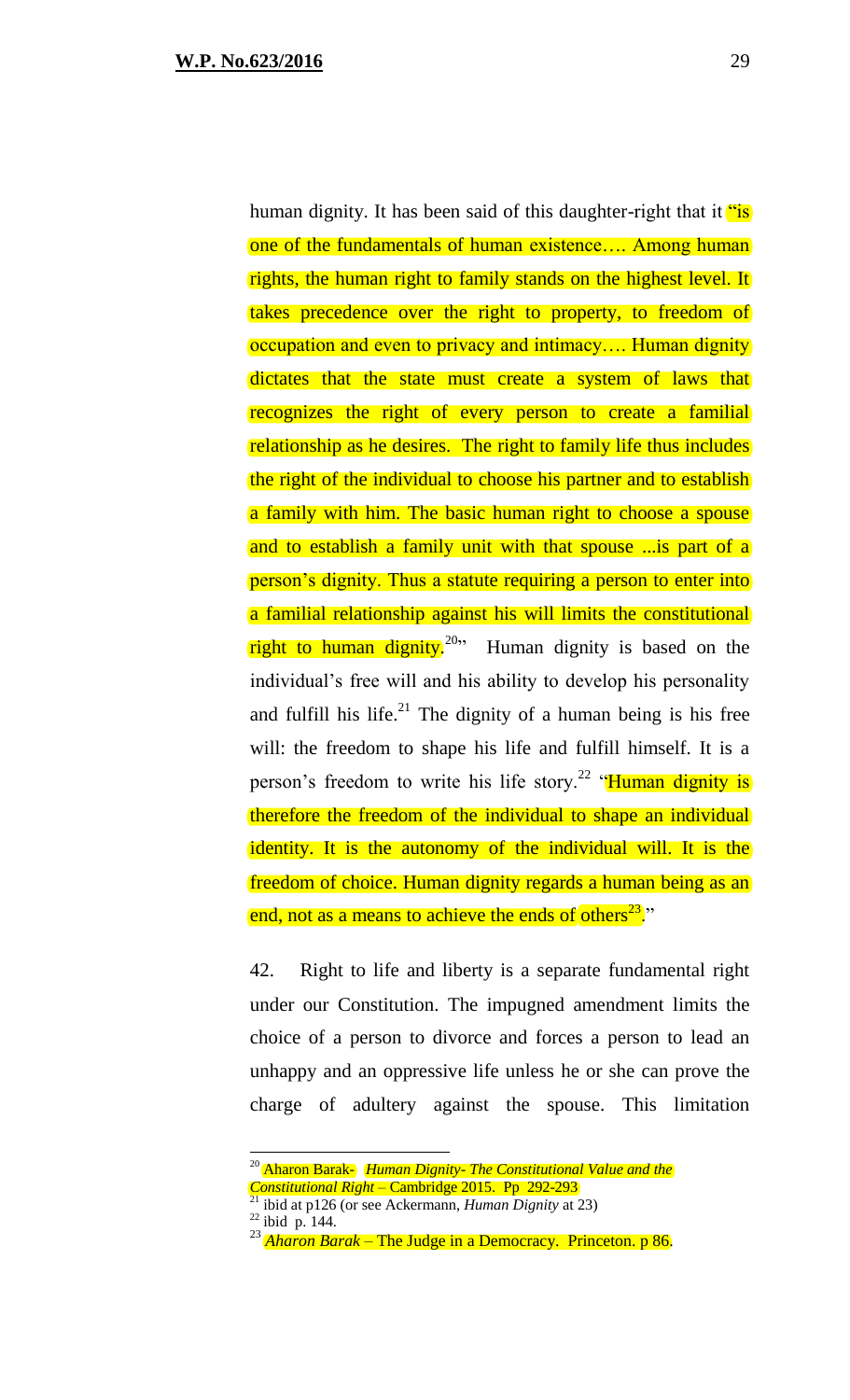perpetuates a dead marriage and impairs the quality of life and curtails the liberty of a person by forcing him to live through an unhappy family life against his free choice. Right to liberty means "the state of being free within society from oppressive restrictions imposed by authority on one's behaviour.<sup>24</sup> Impugned amendment has a deep impact on the behaviour of the petitioner and restricts his choice to lead his life. The impugned amendment by limiting the grounds of divorce stunts the growth and freedom of *minority rights* in Pakistan. The amendment has deprived the Christians to fashion their divorce law with the same freedom, emancipation and liberation as have the Christians around the world. The limited grounds of divorce under the State divorce law when compared with the rights enjoyed by the Christians in the world, amounts to discriminating the Christian minority in Pakistan. This gap and deprivation in State law, can best be abridged by extending the same rights enjoyed by Christians in majority countries to the Christians in Pakistan. This can be easily achieved by restoring section 7 of the Act, as was the case prior to the impugned amendment. The only ground agitated by the clergy is that the revival of the amendment is against the Biblical teachings. As pointed out earlier in the judgment, it is the State law that is under consideration and not the personal canonical law of the Christians, hence the Act can be examined on the touchstone of the fundamental rights read with the other penumbral rights and values under the Constitution. It is nobody's case that the revival of section 7 is against public order or morality as provided under Article 20 of the Constitution. I, therefore, see no better way to protect and strengthen the *minority rights* of the Christians in our country than to extend the same rights to

<sup>&</sup>lt;sup>24</sup> Oxford Dictionary of English.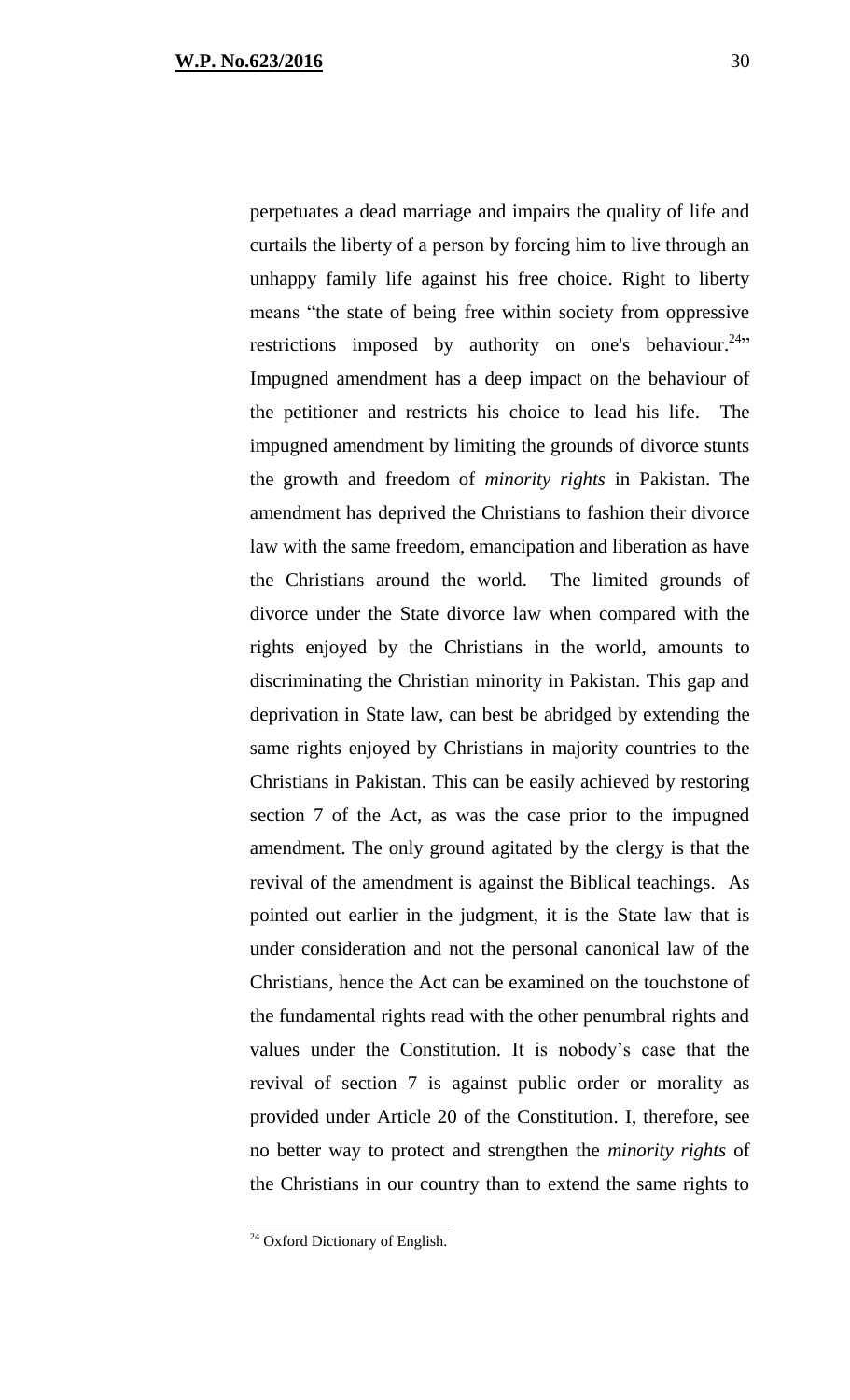them that are available to Christians in all the majority Christian countries of the world, irrespective of catholic or protestant majority within them. The impugned amendment does not pass the test of *minority rights* (above) and in particular the fundamental rights to life, liberty, dignity and non-discrimination. Reliance is placed on: *Alleged Corruption in Rental Power Plants etc.: in the matter of* **(2012 SCMR 773)**, *Wattan Party and others v. Federation of Pakistan and others* **(PLD 2012 SC 292)**, *All Pakistan Newspapers Society and others v. Federation of Pakistan and others* **(PLD 2012 SC 1)**, *Watan Party and another v. Federation of Pakistan and others* **(PLD 2011 SC 997)**, *Ms. Shehla Zia and others v. WAPDA* **(PLD 1994 SC 693)**, *The Employees of the Pakistan Law Commission, Islamabad v. Ministry of Works and 2 others* **(1994 SCMR 1548)**, *Dr. Mehmood Nayyar Azam v. State of Chhattisgarh and others* **(2013 SCMR 66)**, *Arshad Mehmood v. Commissioner/Delimitation Authority, Gujranwala and others* **(PLD 2014 Lahore 221)**, *Liaqat Ali Chughtai v. Federation of Pakistan through Secretary Railways and 6 others* **(PLD 2013 Lahore 413)**, *Raja Rab Nawaz v. Federation of Pakistan and others* **(2014 SCMR 101)**, *N.W.F.P. Public Service Commission and others v. Muhammad Arif and others* **(2011 SCMR 848)**, *Pakcom Limited and others v. Federation of Pakistan and others* **(PLD 2011 SC 44)**, *Pakistan International Airlines Corporation through Chairman and others v. Samina Masood and others* **(PLD 2005 SC 831)**, *Mst. Attiyya Bibi Khan and others v. Federation of Pakistan through Secretary of Education (Ministry of Education), Civil Secretariat, Islamabad and others* **(2001 SCMR 1161)**, *I.A. Sharwani and others v. Government of Pakistan through Secretary, Finance Division, Islamabad and others* **(1991**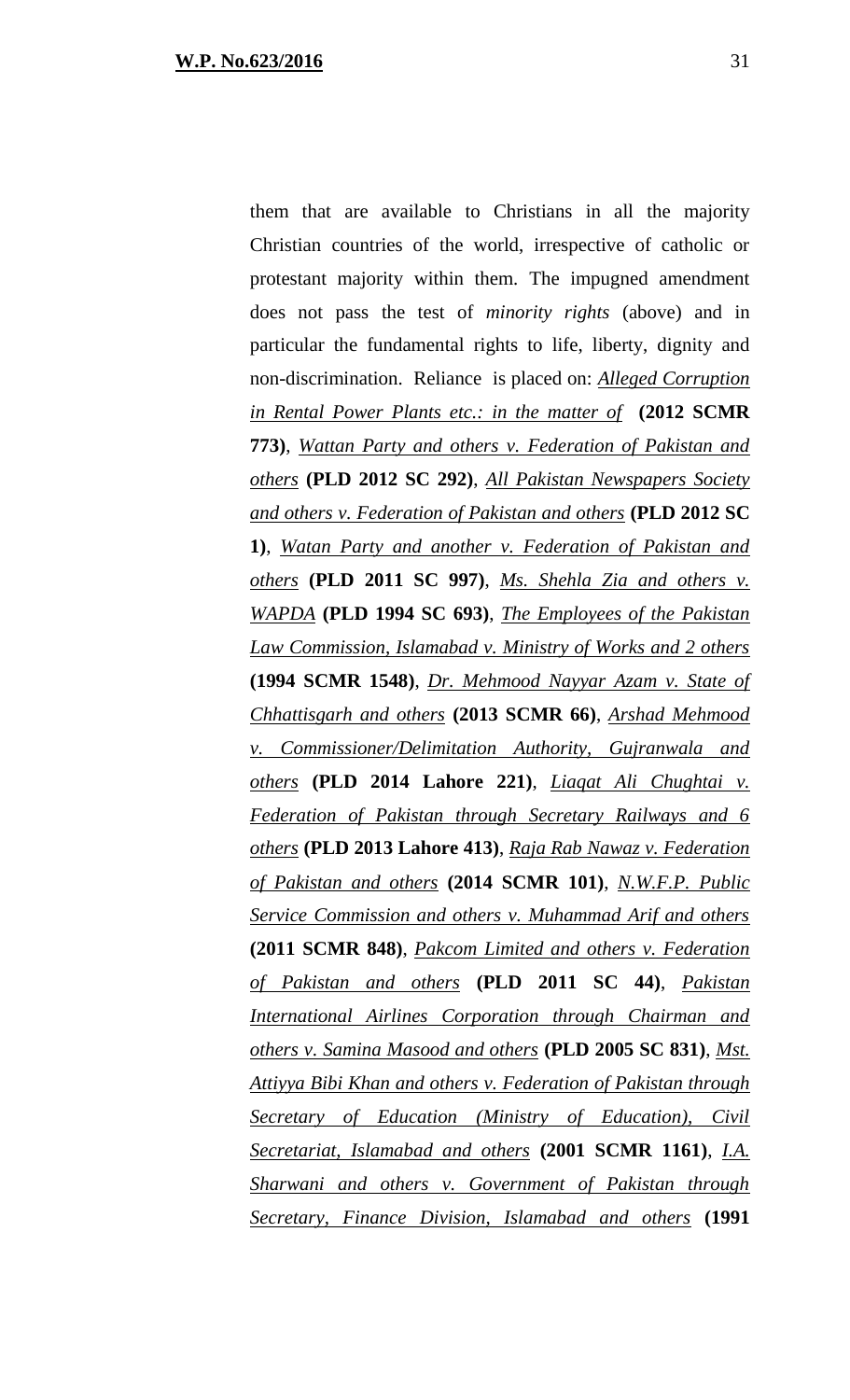**SCMR 1041)**, *Shrin Munir and others v. Government of Punjab through Secretary Health, Lahore and another* **(PLD 1990 SC 295)**.

43. It is important to underline that historically the impugned amendment was introduced not through a democratic and participatory constitutional legislative process but was more of a surgical intrusion during the dark undemocratic period of our Constitutional history. The Christian political and ecclesiastical leadership had never opposed section 7 when it was on the statute book prior to 1981. They also had no role to play in its deletion. This regressive amendment, driven by oblique ends by the undemocratic regime of the past, not only obstructed and frustrated the *minority rights* but also went against the grain of international obligations entered by the State by ratifying International Covenant on Civil and Political Rights and the Principles of Policy under the Constitution. The impugned deletion is therefore repugnant to constitutionalism.

44. Article 29(1)  $\&$  (2) of the Constitution states as follows:

(1) The Principles set out in this Chapter shall be known as the Principles of Policy, and it is the responsibility of each organ and authority of the State, and of each person performing functions on behalf of an organ or authority of the State, to act in accordance with those Principles in so far as they relate to the functions of the organ or authority.

(2) In so far as the observance of any particular Principle of Policy may be dependent upon resources being available for the purpose, the Principle shall be regarded as being subject to the availability of resources.

Principles of Policy provide the constitutional aspirations, goals and mission statement for the State of Pakistan. It is a constitutional obligation of the State and its organs and authorities to synchronize with and promote these Principles.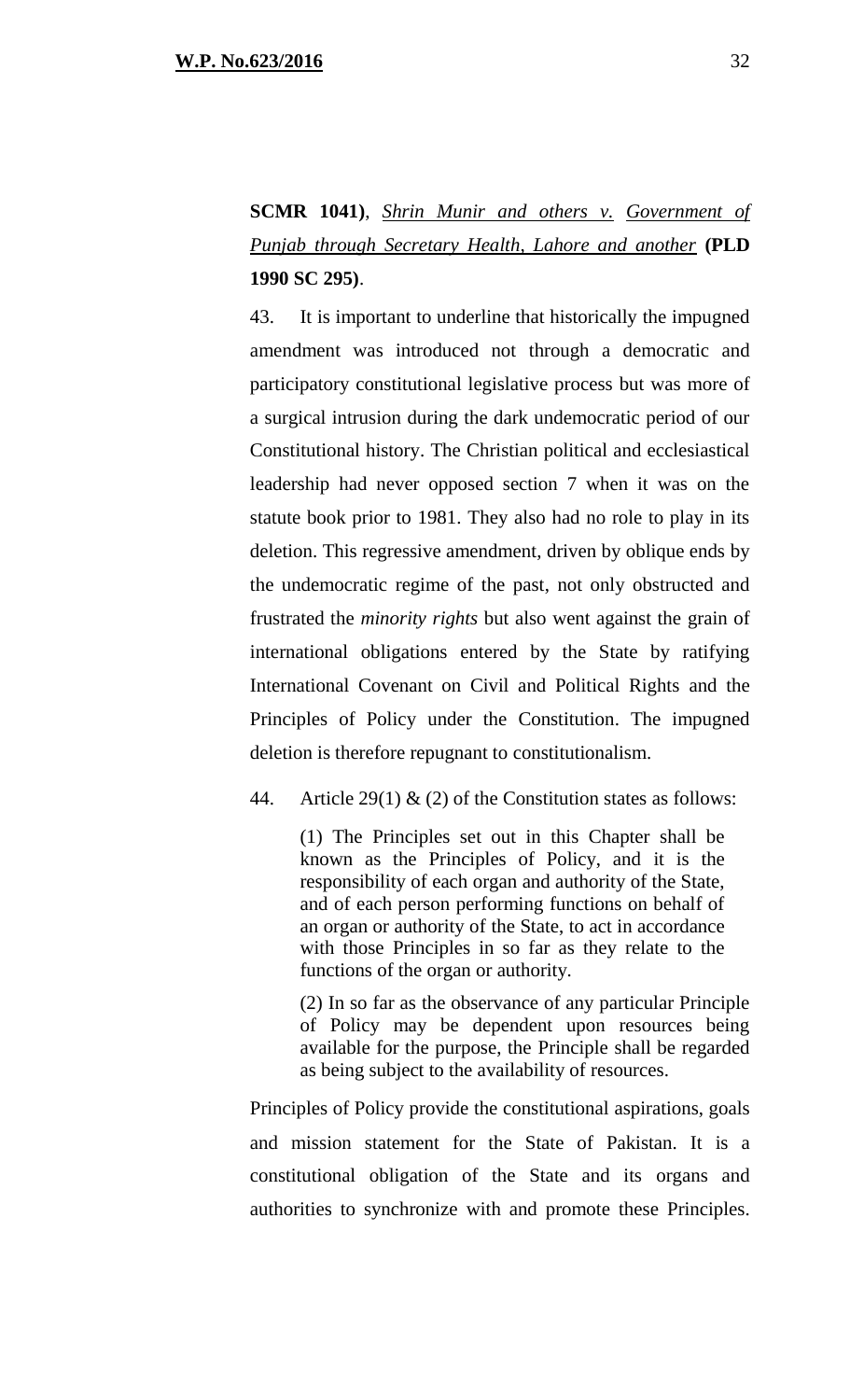These Principles nourish the roots of our democracy and help actualize and fertilize our constitutional values. They are our roadmap to democracy and ensure that the State remains on course to achieve social, economic and political justice. The State or any authority may take time to achieve the said constitutional aspirations due to the non-availability of resources but they cannot at any stage or at any cost go against the Principles of Policy. In this case the impugned amendment goes against the fabric and texture of Article 36 that envisions that the legitimate interests of the minorities shall be safeguarded. Article 30 (2) of the Constitution protects a law which is not *in accordance* with the Principles of Policy i.e., where the law has not yet fully actualized the Principles of Policy but does not protect a law that is inconsistent with the Principles of Policy. Reliance is placed on *Minerva Mills Ltd. and others v. Union of India and others* **(AIR 1980 SC 1789)**, *Miss Farhat Jaleel and others v. Province of Sindh and others* **(PLD 1990 KAR 342)**, *Shirin Munir and others v. Government of Punjab through Secretary Health, Lahore and another* **(PLD 1990 SC 295)**.

45. The impugned amendment is an affront to *minority rights* of the petitioner including the constitutional values, fundamental rights, Principles of policy and international obligations. Hence, the impugned amendment does not enjoy the constitutional immunity under Article 270A. Reliance is placed on *Miss Benazir Bhutto v. Federation of Pakistan and another* **(PLD 1988 SC 416)** and *Federation of Pakistan and another v. Malik Ghulam Mustafa Khar* **(PLD 1989 SC 26)**, *Sindh High Court Bar Association through its Secretary and another v. Federation of Pakistan through Secretary, Ministry of Law and Justice, Islamabad and others* **(PLD 2009 SC 879)**,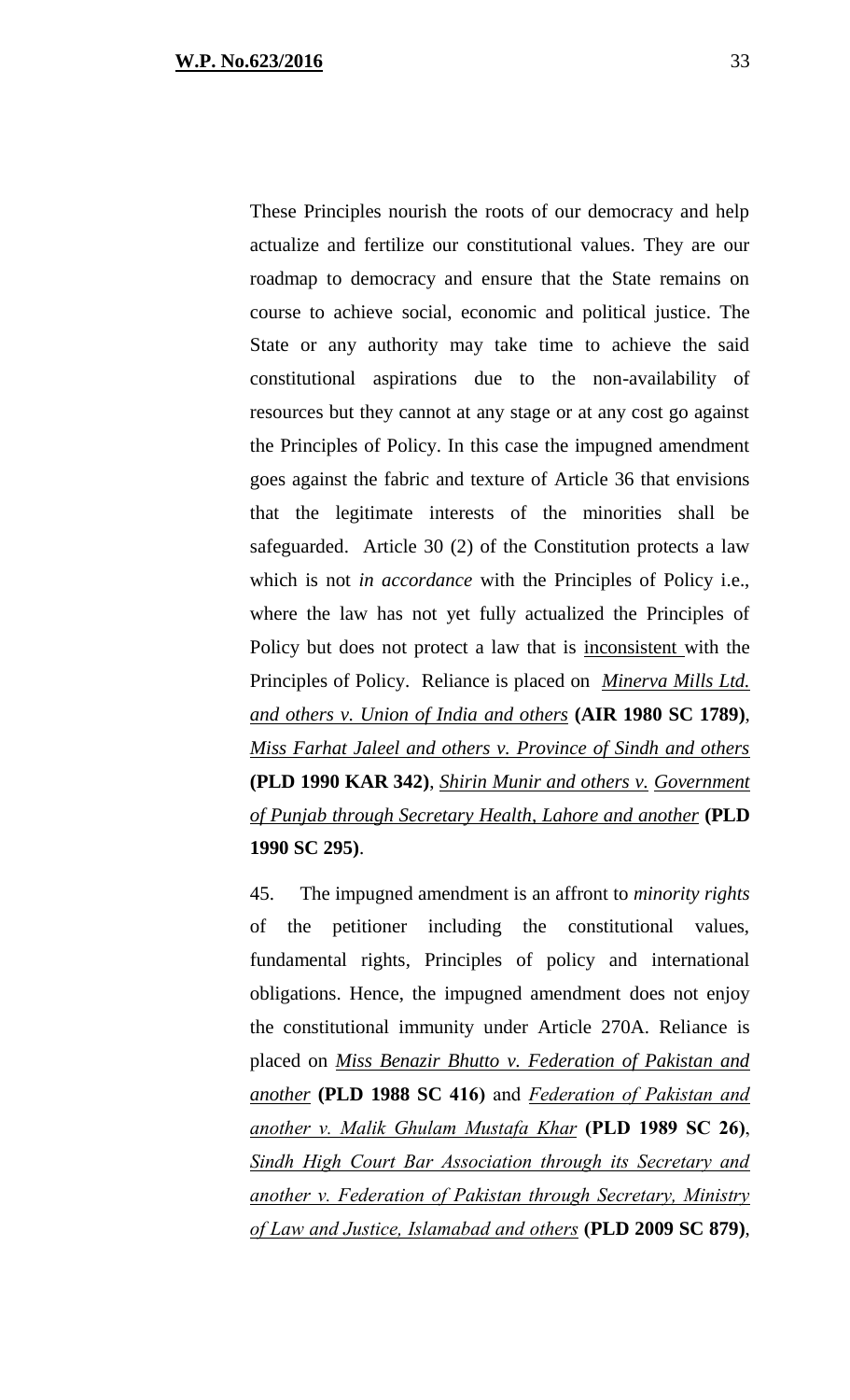*Miss Asma Jilani v. The Government of the Punjab and another* **(PLD 1972 SC 139)**, *Wattan Party through President v. Federation of Pakistan through Cabinet Committee of Privatization, Islamabad and others* **(PLD 2006 SC 697)**, *Al-Jehad Trust through Raeesul Mujahideen Habib-ul-Wahabb-ul-Khairi and others v. Federation of Pakistan and others* **(PLD 1996 SC 324)** and *Chief Justice of Pakistan Iftikhar Muhammad Chaudhry v. President of Pakistan through Secretary and others* **(PLD 2010 SC 61)**.

46. For the above reasons, item 7(2) of the Second Schedule to Federal Laws (Revision & Declaration) Ordinance, 1981 (XXVII of 1981) promulgated on 08-7-1981 is declared to be unconstitutional and illegal being in violation of the *minority rights* guaranteed under the constitution to the petitioner and the Christians in Pakistan. As a result, section 7 of Divorce Act, 1869 is restored, in the manner it stood in the year 1981, making available to the Christians of Pakistan the relief based on the principles and rules of divorce under UK Matrimonial Causes Act, 1973. Reliance is placed on *Dr. Mobashir Hassan and others v. Federation of Pakistan and others* **(PLD 2010 SC 265)** and *Baz Muhammad Kakar v. Federation of Pakistan through Ministry of Law and Justice, Islamabad and others* **(PLD 2012 SC 870)**.

## *Restored Section 7 of the Act*

47. Restored section 7 is to be read harmoniously with Section 10 of the Act. This means that grounds of divorce on the basis of adultery are available and anyone who wishes to invoke them is free to do so, but for those who wish to seek *divorce* on the ground of irretrievable breakdown of marriage, they can rely on section 7 of the Act and avail of the additional